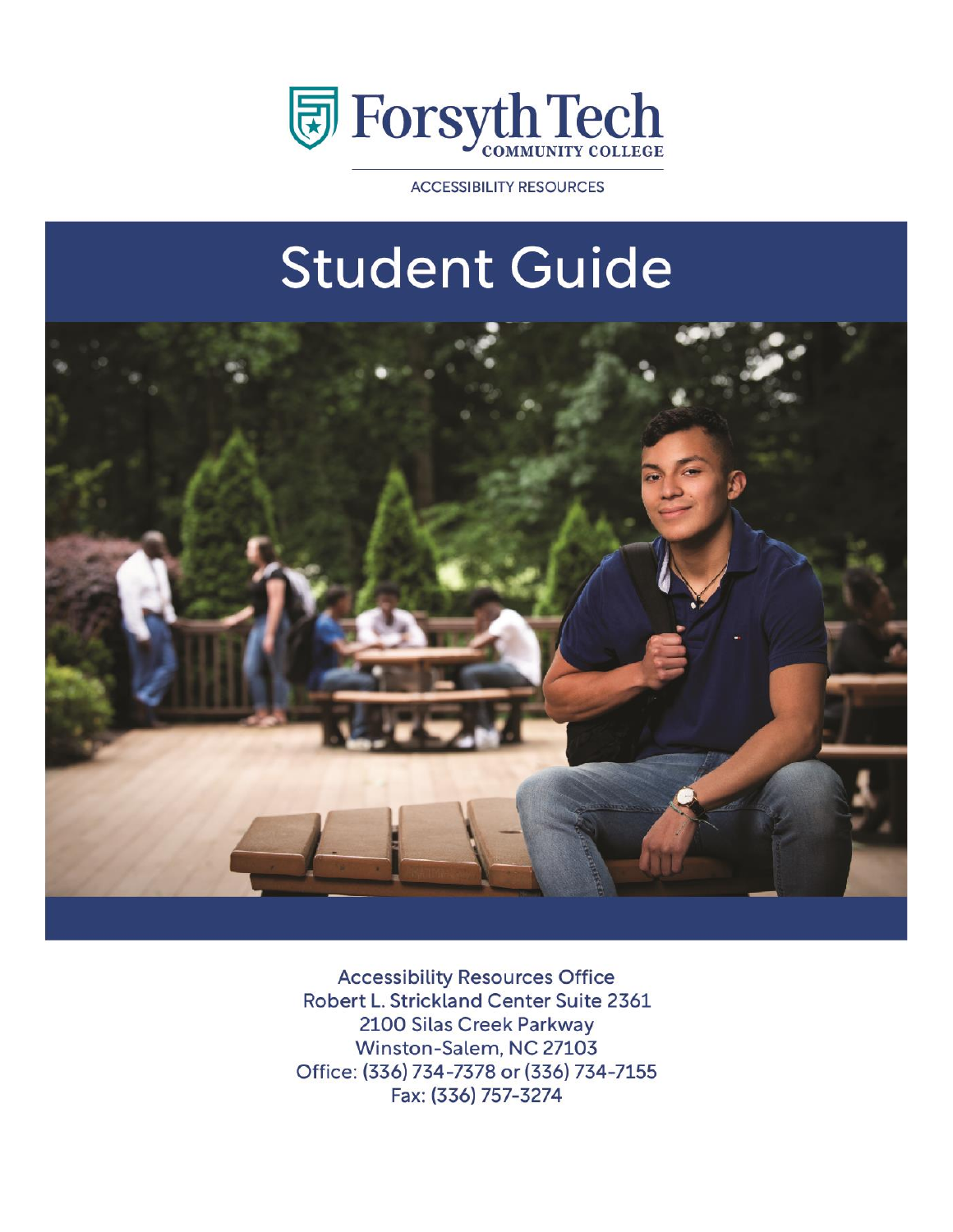#### **Table of Contents**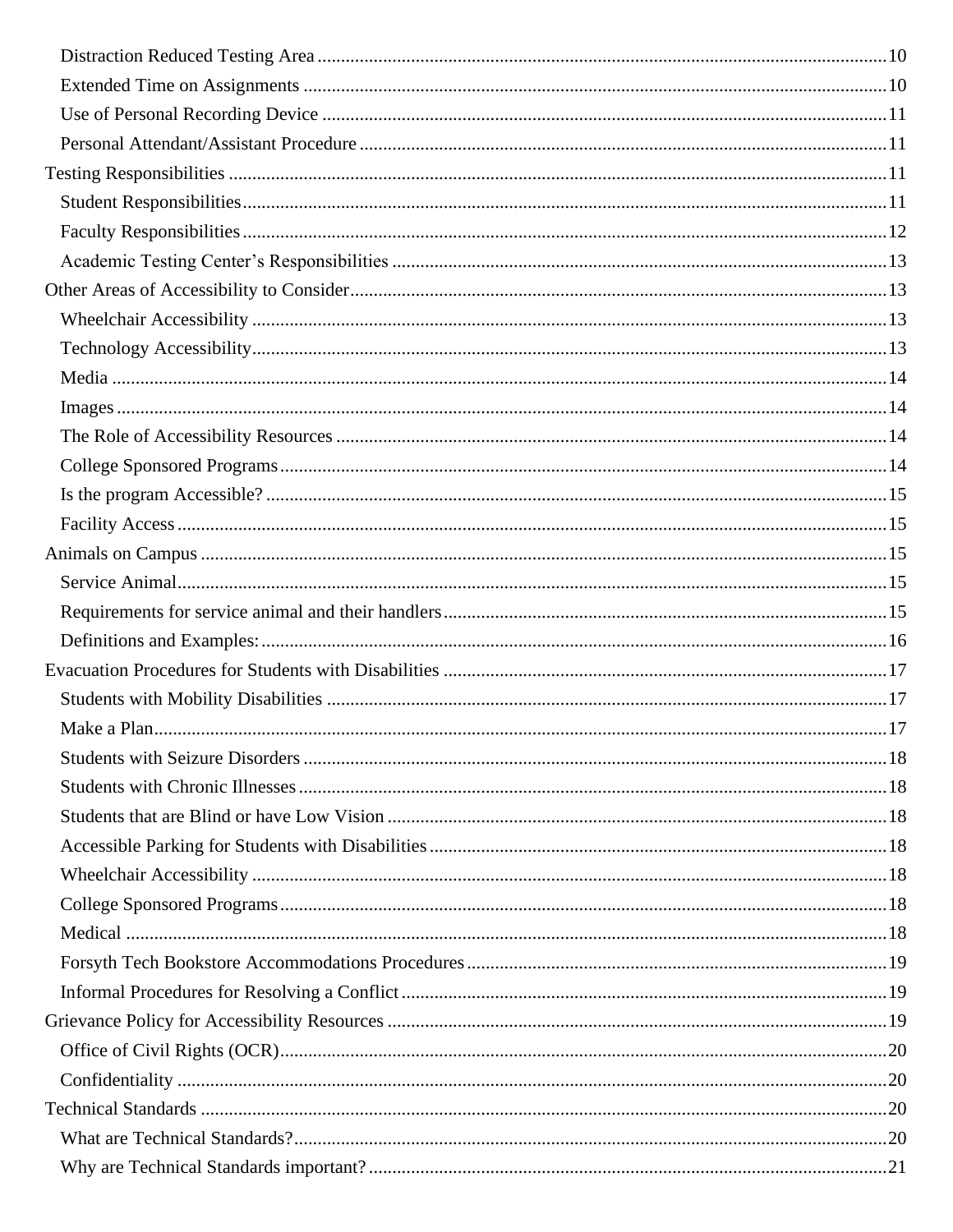<span id="page-3-0"></span>Purpose of the Student Guide

This guide has been created for students with diagnosed disabilities. *Accessibility Resources Student Guide*  includes policies and procedures on how and where to declare a disability, what documentation to submit, and how to request reasonable accommodations as a Forsyth Technical Community College student. Students are responsible for knowing and abiding by the procedures and timelines stated in this guide. Readers should note that this document will continue to evolve as Forsyth Technical Community College and Accessibility Resources Office identify and address changing needs. Accessibility Resources is here to help you along your academic journey at Forsyth Technical Community College. Accessibility Resources is in the Robert L. Strickland Center in the Admissions/Records Suite 2361. If you have questions or need additional information, please contact:

> Accessibility Resources Office (336) 734-7378 or (336) 734-7155 General Fax 336-757-3252 Confidential Fax 336-734-7252 [Accessibility Resources](mailto:disabilityservices@forsythtech.edu) Email (open in new window) disabilityservices@forsythtech.edu

**Please note that the information in this guide is subject to change based on Americans with Disabilities Act (ADA) law. At the time of printing this guide reflected the most accurate and current information available.**

# **Definitions**

#### <span id="page-3-1"></span>Academic Accommodations and Adjustments

<span id="page-3-2"></span>Individual needs are addressed on a case by case basis through the provision of reasonable accommodations that allow the College to maintain the integrity of its programs and services. This section provides definition of terms used with academic accommodations and adjustments.

#### Reasonable Accommodations

<span id="page-3-3"></span>Academic adjustments, auxiliary aids/services or physical adjustments are necessary to make a facility or activity accessible to qualified individuals with disabilities. Once the individual is determined otherwise qualified, the known physical or mental limitation is to be accommodated unless it can be shown that the accommodation would impose an undue hardship.

## Course Substitutions

<span id="page-3-4"></span>Accessibility Resources Counselors do **not** approve course substitutions for any student with or without a disability. However, we can be a part of the deliberative process with a student that is registered with Accessibility Resources, the appropriate department chairperson and dean. "Course substitutions may be granted when deemed necessary for graduation or as a necessary accommodation to complete a degree as long as they are in compliance with state guidelines. Core courses (this includes concentration courses) cannot be substituted. General education and other major hour courses may be substituted with comparable courses. The appropriate department chairperson and dean must approve the course substitution in writing."

[Class Substitution](http://www.forsythtech.edu/catalog/1212/page/academic-information) (open in new window)

<http://www.forsythtech.edu/catalog/1213/page/academic-information>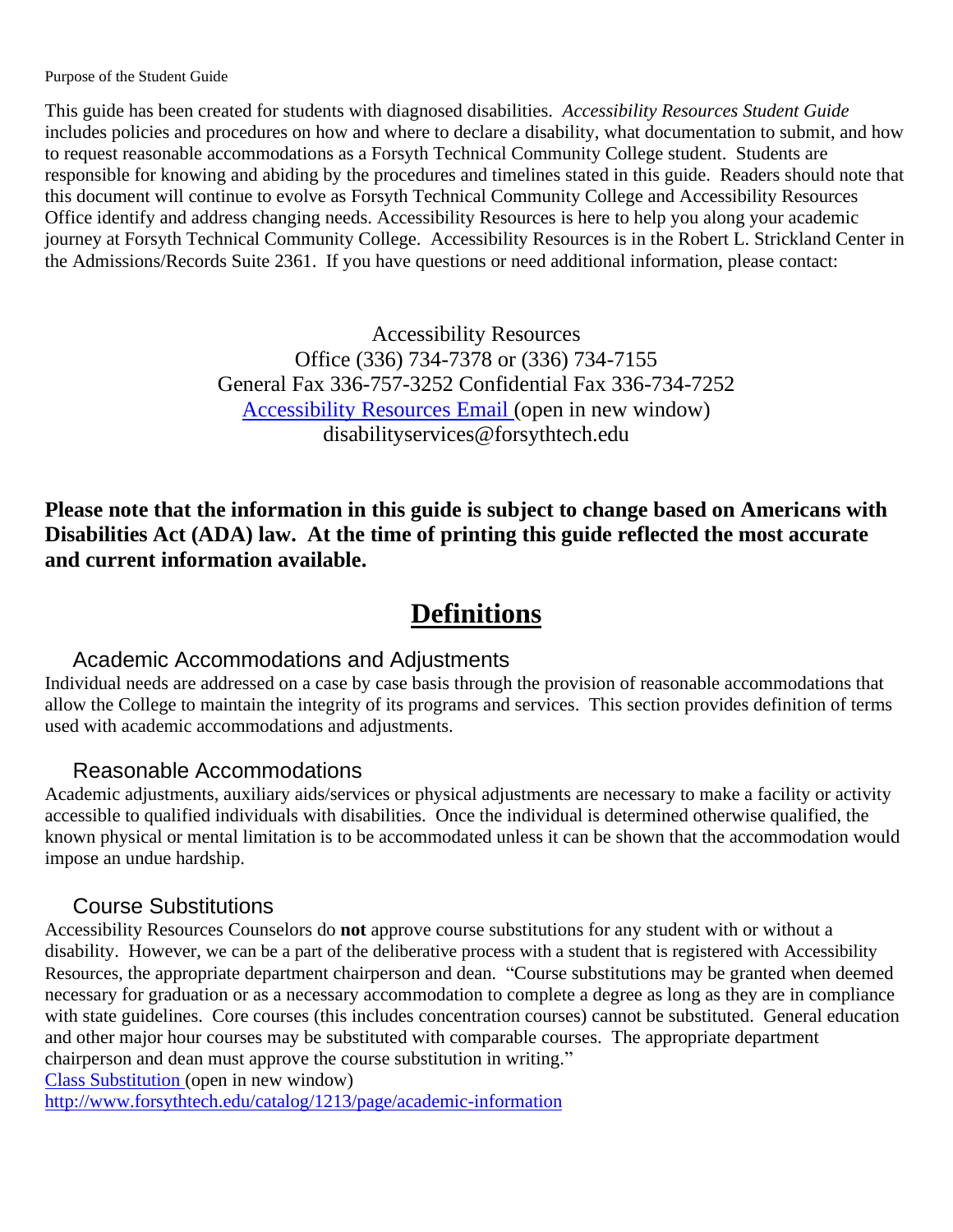#### What is a Disability?

<span id="page-4-0"></span>A disability, under Section 504 of the Rehabilitation Act and the Americans with Disabilities Act, is described as a mental or physical impairment that substantially limits a major life activity. Examples of impairments that can have a substantial impact on a major life function are low vision and blindness, hard of hearing and deaf, mobility disabilities, learning disabilities, or systemic medical conditions. Major life activities include such things as caring for one's self, performing manual tasks, walking, seeing, hearing, speaking, breathing, learning and working. The definition of a disability and criteria for establishing eligibility for accommodations services under 504 and ADA for post-secondary institutions may be different than the definitions and criteria implemented in the public schools, rehabilitation programs, Social Security, Veterans Administration or as covered under insurance policies.

#### The Law

<span id="page-4-1"></span>Section 504 of the Rehabilitation Act of 1973 states that "no otherwise qualified individual with a disability in the United States…shall solely by reason of …disability, be denied the benefits of, be excluded from the participation in, or be subject to discrimination under any program or activity receiving federal financial assistance."

According to Section 504, a person with a disability includes "any person who (1) has a physical or mental impairment which substantially limits one or more major life activities [including walking, seeing, hearing, speaking, breathing, learning, working, caring for oneself, and performing manual tasks], (2) has a record of such an impairment, or (3) is regarded has having such an impairment."

The Americans with Disabilities Act (ADA) of 1990 extended non-discrimination legislation to include institutions of higher education. Since the enforcement of ADA in 1992, higher education institutions have been under a mandate to ensure equal access for students with disabilities. The emphasis of the ADA is on **accessibility** for those who wish to pursue education at the postsecondary level. There is **no obligation** on the part of Forsyth Technical Community College to **make fundamental changes** in its **courses or curriculum** for students with disabilities. Section 504 protects the rights of qualified individuals who have disabilities such as, but not limited to:

Chronic Illnesses and Treatable Illnesses Include but are not Limited to:

- ADD/ADHD
- Blind/Low vision
- Cerebral Palsy
- Deaf/Hard of Hearing
- Epilepsy or Seizure Disorders
- Orthopedic/Mobility Disabilities
- Special Learning Disabilities
- Speech and Language Disabilities
- Spinal Cord Injury
- Tourette's Syndrome
- Traumatic Brain Injury
- HIV/AIDS
- Arthritis
- Cancer
- Cardiac Disease
- Diabetes
- Multiple Sclerosis
- Muscular Dystrophy
- Psychiatric Disability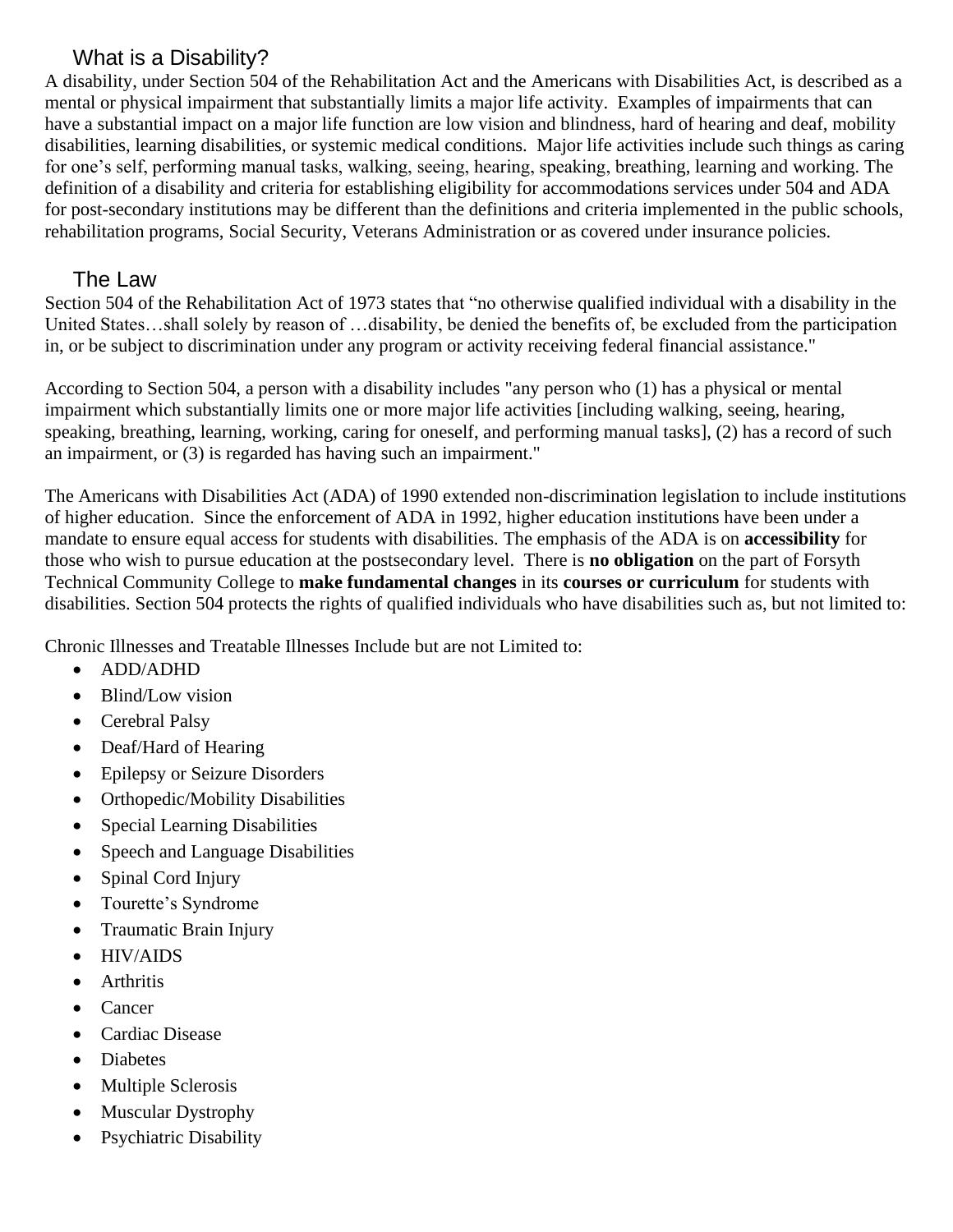Additionally, under the provisions of Section 504, the College **MAY NOT**:

- limit the number of otherwise qualified students with disabilities admitted
- make pre-admission inquiries as to whether an applicant is disabled
- exclude an otherwise qualified student with a disability from any course of study
- provide less financial assistance to students with disabilities than is provided to non-disabled students, or limit eligibility for scholarships based on a disability
- counsel students with disabilities into more restrictive career paths than are recommended to non-disabled students
- measure student achievement using methods that adversely discriminate against a student with a disability; or
- establish rules and policies that have the effect of limiting participation of qualified students with disabilities in educational programs or activities.

The passage of the ADA Amendments Act of 2008 (ADAAA) broaden the coverage of the Americans with Disabilities and Rehabilitation Acts in the following four ways:

- the definition of "disability" is broader to include impairments that are episodic or in remission and can be considered a disability if they would substantially limit a major life activity during times when it is active
- added concentrating and thinking to the list of major life activities
- disability determinations must be made without considering mitigating measures, such as medication, hearing aids, etc.
- an impairment does not have to limit or be perceived to limit a major life activity for a person to meet the "regarded as having an impairment" definition.

#### Disability Access and Nondiscrimination Statement

<span id="page-5-0"></span>The College is committed to providing access to facilities and reasonable accommodation in the instructional process, in compliance with section 504 of the Rehabilitation Act of 1973 and the Americans with Disabilities Act of 1990. Forsyth Technical Community College does not discriminate nor does it approve of discrimination against students or applicants on the basis of race, color, gender, age, national origin, disability, religion, pregnancy, veteran's status or political belief/affiliation. This policy of non-discrimination covers participation in all programs, support services, and activities. Forsyth Technical Community College is committed to providing equal access to technology, including the Internet and school web pages. The following has been designated to handle inquiries regarding the non-discrimination policies:

Vice President of Inclusive Excellence and Employee Care (336) 734-7263 2100 Silas Creek Parkway Winston-Salem, N.C. 27103-5197 Or Human Resources Manager (336) 734-7645 2100 Silas Creek Parkway Winston-Salem, N.C. 27103-5197

Section 504 of the Rehabilitation Act of 1973 and the American's with Disabilities Act of 1990 both require institutions of higher education to "provide equal access to educational opportunities to otherwise qualified "persons with disabilities". It is the responsibility of the student with a disability to provide documentation of the disability. The documentation must certify that the disability creates a substantial limitation of a major life activity in order to establish eligibility for protection under the law. Forsyth Technical Community College does not make pre-or postadmission inquiries or referrals based on an assumption that a student has a disability. It is the **responsibility of the**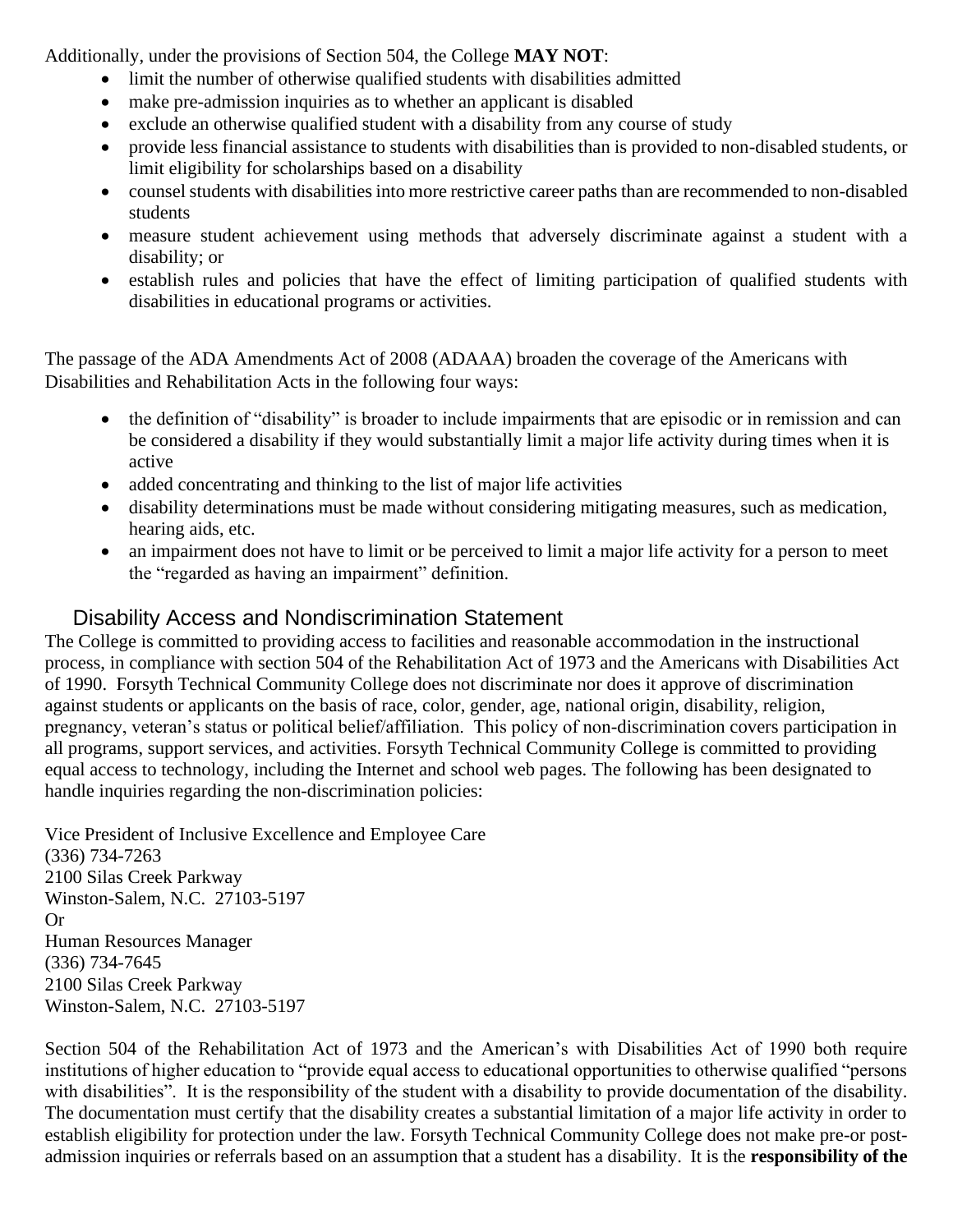**student** with a disability to **initiate the request for accommodations or services** by contacting Accessibility Resources. Achieving reasonable accommodations for a student with a disability involves shared responsibility between students, faculty, staff, and administrators.

## Rights and Responsibilities

# <span id="page-6-0"></span>Student's Rights and Responsibilities

<span id="page-6-1"></span>Students with disabilities at Forsyth Technical Community College have the **right** to**:**

- equal access to courses, programs, services, jobs, and activities offered by the college;
- equal opportunity to work, learn, and receive accommodations;
- confidentiality of information regarding their disability as applicable laws allow.

Students with disabilities at Forsyth Technical Community College have the **responsibility** to:

- meet the College's qualifications and maintain essential instructional standards for programs, courses, services, and activities;
- self-identify disability status in a reasonable and timely manner if they are seeking academic adjustments, auxiliary aids and services;
- provide documentation which may include: 1) A doctor's clear statement of the disability which may include the DSM-IV TR diagnosis 2) Psychological Evaluation completed by a Licensed Psychologist 3) Prior records from high school which may include an IEP, evaluations completed, and/or Summary of Performance 4) Conversations and interviews with Accessibility Resources Counselors. Please keep in mind scheduling an appointment with your provider may take up to 2-4 weeks. Please contact the Accessibility Resources Office for an appointment to obtain guidelines needed for your documentation;
- follow published procedures for obtaining academic accommodations.

# <span id="page-6-2"></span>College's Rights and Responsibilities

Forsyth Technical Community College has the **right** to:

- identify and establish essential functions, abilities, skills, knowledge, and standards for courses, programs, services, jobs, and activities, and to evaluate on this basis.
- request and receive current documentation from a qualified professional that supports the request for academic accommodations.
- deny a request for academic accommodations, if the documentation does not demonstrate that the request is warranted, or if the individual fails to provide appropriate documentation.
- select among equally effective academic accommodations.
- Refuse to provide an academic accommodation that imposes a fundamental alteration on a program or activity of the college.

#### Forsyth Technical Community College has the **responsibility** to:

- accommodate the known limitations of an individual or otherwise qualified student with a disability.
- ensure that courses, programs, services, and activities, when viewed in their entirety, are available and usable in the most integrated and appropriate settings,
- provide or arrange academic accommodations for students with disabilities in courses, programs, services, and activities.
- to maintain appropriate confidentiality of records and communication, except where permitted or required by law;
- to maintain academic standards by providing accommodations without compromising the content, quality, or level of instruction.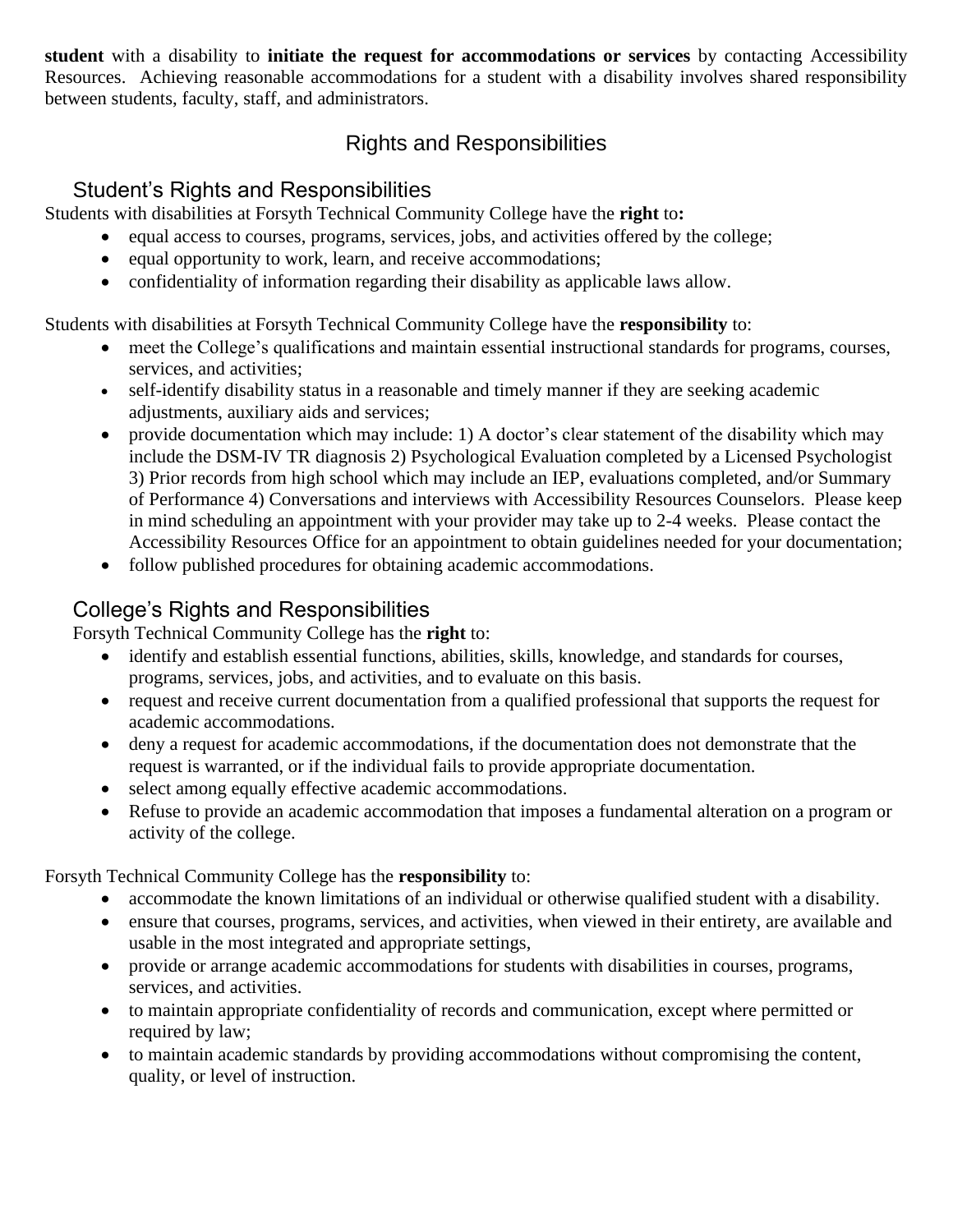# **Documentation Guidelines**

<span id="page-7-0"></span>Forsyth Technical Community College Accessibility Resources staff encourage students to meet with or without external documentation in hand at the time of the first conversation. No student should delay meeting with Accessibility Resources out of concern for not having the appropriate paperwork. Determinations on individual documentation needs will be made during the initial meeting with the student, which may or may not involve the need to provide additional documentation. Our first priority is to get to know each student individually in order for appropriate assessments to be made.

With that said, any documentation information students can readily share during the first meeting, such as IEP/504 Plans, recent evaluations, letters from doctors or psychologists, etc., is helpful. We will use all information we can obtain from conversation and paperwork to establish entitlement and, if appropriate, to coordinate reasonable accommodations for the student. Providing as much information as possible during the first meeting can save the need for repeat trips to Accessibility Resources.

The purpose of the third-party documentation is to add to Accessibility Resources' pool of information so that a reasonable outcome, including acceptance or denial of a request, can be identified. Third party documentation supports or builds on the conversation with the student and staff's assessment and related variables rather than directing the conversation and the outcome. Ultimately, documentation is seen as a bridge between what the student reports and the staff's professional assessment. When there is a gap in understanding, third party documentation is very often needed to determine reasonable accommodations. Please note that reasonable accommodations do not and should not:

substantially alter the educational standards or mission of Forsyth Technical Community;

- fundamentally alter the nature of the program, course, service, activity, and/or practice/policy as written and applied;
- allow access to a program when a student is not otherwise qualified (with or without accommodations) to meet the academic and technical standards required for admission or participation in an education program, course, service and/or activity;
- cause undue financial or administrative hardship (college-wide);
- be of a personal service in nature (personal aid, study coach, individually paid tutor, etc.)
- pose a direct threat to the health or safety to others as a result of accommodation implementation.

Accommodation requests that appear reasonable and logical based on a diagnosis/condition but fall under one of the categories listed above will often be denied. The decision of whether or not an accommodation request falls under one of the above categories will be made by the Accessibility Resources staff, often with input from relevant college staff and faculty.

Subsequent meetings with the student may require a need for additional documentation above what was determined necessary during the initial meeting as dictated by evolving personal and environmental variables. The role of Accessibility Resources is always to work with the student to determine what accommodations, if any, would be reasonable given each situation presented.

It should be noted that documentation policies differ from one institution to another. Accessibility Resources' documentation policy is designed to fit the Forsyth Technical Community College campus climate and does not consider documentation requirements external to Forsyth Technical Community College. If a student will attend another institution after attending Forsyth Technical Community College or take a standardized test administered, the student is responsible for researching those documentation policies and should investigate requirements at least six months prior to an anticipated start date or test date. Due to these documentation differences and depending on the student's documentation on file with the Accessibility Resources Office, it may not be appropriate for Accessibility Resources staff to complete the required supporting paperwork to certify eligibility for standardized testing. In such cases, the Accessibility Resources staff member will explain the reasons why completing the supporting paperwork is not appropriate.

These guidelines were adapted Eastern Michigan University.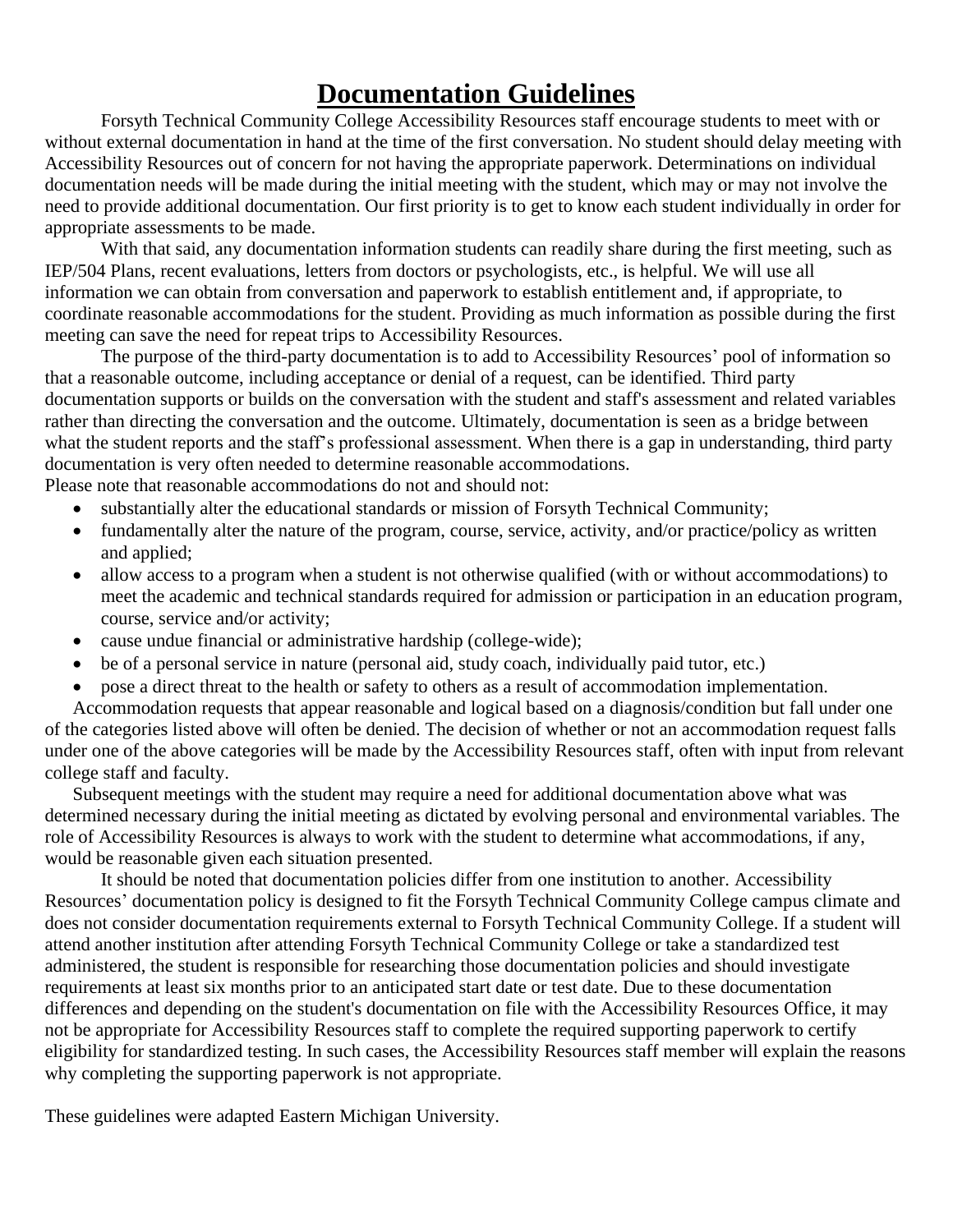All documentation is confidential and should be submitted to:

1) by mail:

Accessibility Resources Robert L. Strickland Center Admissions/Records Suite 2361 2100 Silas Creek Parkway Winston-Salem, NC 27103

- 2) by General Fax 336-757-3252 or Confidential Fax 336-734-7252
- 3) by email: [Email for Accessibility Resources](mailto:disabilityservices@forsythtech.edu) (open in new window) [disabilityservices@forsythtech.edu](file://///storage/StudentServices/DisabilitySvcs/Approved%20Forsyth%20Tech%20DSO%20Student%20Guide%20Posted%20on%20Web/Approved%20Student%20Guide%20as%20of%2003%2023%202015/disabilityservices@forsythtech.edu)

# **Code of Conduct**

<span id="page-8-0"></span>Accessibility Resources take seriously its responsibility to protect and promote a positive learning environment at Forsyth Technical Community College, and **all** students are expected to adhere to the College's Student Code of Conduct policies.

#### Assault or Verbal Abuse of Forsyth Tech Employees

<span id="page-8-1"></span>A student shall not intentionally cause or attempt to cause physical injury, verbal abuse or harassment or communicate a threat to a Forsyth Tech employee.

#### **Behavior**

<span id="page-8-2"></span>Students are expected to be responsible for their behavior. The rights and feelings of others must be respected both in the classroom and outside.

#### Academic Dishonesty & Plagiarism

<span id="page-8-3"></span>In the area of academics, students are expected **not** to give or receive help during quizzes, tests or exams, **not** to submit papers or reports (that are supposed to be original work) which are **not** entirely their own, and **not** to cite source materials improperly.

#### Fraudulent Documentation

<span id="page-8-4"></span>Students, who furnish false oral, written or forged documentation for a medical condition or disability to deliberately misrepresent, alter or modify forms and/or reports used to determine eligibility and/or accommodations will be reported to the Division Dean, and Dean of Student Services for appropriate disciplinary action. The Forsyth Technical Community College Student Code of Conduct details offenses which may lead to sanctions and is written in the Curriculum Student Guide.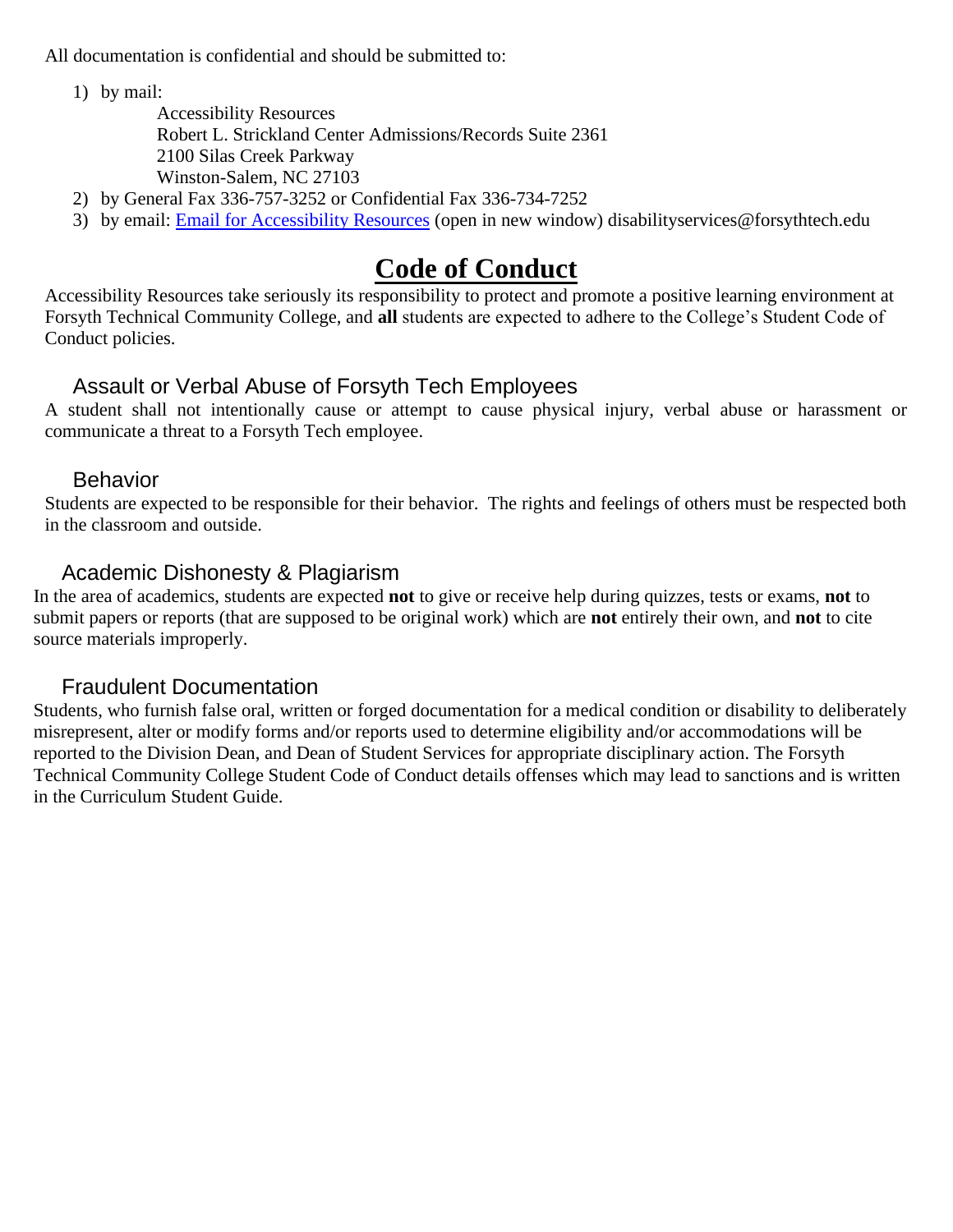# <span id="page-9-2"></span><span id="page-9-0"></span>**Major Differences between High School and Postsecondary Accommodations**

<span id="page-9-1"></span>

| <b>High School</b>                                                    | Postsecondary                                                                                                                                                                                |
|-----------------------------------------------------------------------|----------------------------------------------------------------------------------------------------------------------------------------------------------------------------------------------|
| I.D.E.A. Act (Individuals with Disabilities Education Act)            | A.D.A (Americans with Disabilities Act)                                                                                                                                                      |
| <b>Section 504, Rehabilitation Act</b>                                | Section 504, Rehabilitation Act                                                                                                                                                              |
| <b>Accommodations ensure success</b>                                  | Accommodations ensure equal access                                                                                                                                                           |
| <b>Required Documentation:</b>                                        | <b>Required Documents:</b>                                                                                                                                                                   |
| I.E.P (Individual Education Plan) or 504 Plan                         | Documentation must provide current information on specific functional<br>limitations for each category of disability and show a substantial<br>limitation                                    |
| School provides evaluation at no cost to student                      | Students must provide the evaluation at his/her own expense                                                                                                                                  |
| <b>School retests over time</b>                                       | Additional accommodations and/or a change in the impact of the<br>disability may warrant additional documentation                                                                            |
| <b>Student Role:</b>                                                  | <b>Student Role:</b>                                                                                                                                                                         |
| Student is identified by the school                                   | Student self-identifies to the Accessibility Resources Office                                                                                                                                |
| School sets up the accommodations                                     | Primary responsibility for sharing Accommodation Plan belongs to the<br>students; students must initiate contact with instructor to utilize<br>approved accommodations for specific courses. |
| <b>Parental Role:</b>                                                 | <b>Parental Role:</b>                                                                                                                                                                        |
| <b>Access to student records</b>                                      | No access to student records without the student's written consent.                                                                                                                          |
| <b>Participation in accommodations</b>                                | Student requests accommodations.                                                                                                                                                             |
| <b>Mandatory involvement</b>                                          | Students will be expected to exhibit self-advocacy and to communicate                                                                                                                        |
|                                                                       | their own needs for reasonable accommodations in work or educational                                                                                                                         |
|                                                                       | environments.                                                                                                                                                                                |
| <b>Instructors:</b>                                                   | <b>Instructors:</b>                                                                                                                                                                          |
| Teachers prompt students about grades, assignments, and due           | Student must monitor own progress and manage their time.                                                                                                                                     |
| dates                                                                 |                                                                                                                                                                                              |
| Use of multi-sensory approach.                                        | Not required. Lecture is predominant.                                                                                                                                                        |
| Teachers may modify curriculum and/or alter curriculum and            | Not required to modify curriculum or alter assignment deadlines.                                                                                                                             |
| pace of assignments.                                                  |                                                                                                                                                                                              |
| Attendance is legally mandated.                                       | Attendance is the student's responsibility. Student accepts                                                                                                                                  |
|                                                                       | consequences of non-attendance.                                                                                                                                                              |
| <b>Tests/Grades:</b>                                                  | <b>Tests/Grades:</b>                                                                                                                                                                         |
| IEP or 504 plan may include modifications to test/material            | Grades reflect the work submitted; curriculum & technical course                                                                                                                             |
| format and/or grading: grades may be modified based on                | standards may not be altered.                                                                                                                                                                |
| effort.                                                               |                                                                                                                                                                                              |
| Testing is frequent and covers small amounts of material              | Grading and test format changes are generally not available. However,                                                                                                                        |
|                                                                       | accommodations on how it is given may be available. Testing is                                                                                                                               |
|                                                                       | usually infrequent and may be cumulative, covering large amounts of                                                                                                                          |
|                                                                       | material;                                                                                                                                                                                    |
| Teachers often take time to remind students of assignments            | Instructors expect students to know the course syllabus (outline); the                                                                                                                       |
| and due dates and are willing to extend deadlines: make-up            | syllabus spells out what is expected, when assignments are due, and                                                                                                                          |
| tests are often available                                             | how grading will be done. Depending on the circumstances,                                                                                                                                    |
|                                                                       | accommodations may or may not be reasonable or required.                                                                                                                                     |
| <b>Study Skills and Responsibilities:</b>                             | <b>Study Skills and Responsibilities</b>                                                                                                                                                     |
| Tutoring and study support may be a service provided as a             | Tutoring typically is not considered an accommodation because it is                                                                                                                          |
| part of an IEP or 504 plan                                            | available to all students: therefore students with disabilities must seek<br>out tutoring and study skills resources.                                                                        |
| Outside class study time may be as little as 0-2 hours per            |                                                                                                                                                                                              |
| week; the majority of the work is completed within class time.        | Students may need as much as 2-3 hours per class outside of class time<br>to complete work; the majority of the work is completed outside of the                                             |
|                                                                       | classroom.                                                                                                                                                                                   |
| <b>Disability Service Provider Role:</b>                              | <b>Disability Service Provider Role:</b>                                                                                                                                                     |
| School seeks out students and reminds/creates/coordinates             | ACCESSIBILITY RESOURCES determines eligibility for reasonable                                                                                                                                |
| additional resources as needed.                                       |                                                                                                                                                                                              |
|                                                                       |                                                                                                                                                                                              |
|                                                                       | accommodations under the ADA and Section 504                                                                                                                                                 |
| Primary responsibility for accommodations belongs to the              | ACCESSIBILITY RESOURCES does not duplicate resources found                                                                                                                                   |
| school                                                                | elsewhere on campus. Refers students to resources as students identify                                                                                                                       |
|                                                                       | potential need                                                                                                                                                                               |
| <b>Conduct:</b>                                                       | <b>Conduct:</b>                                                                                                                                                                              |
| Disruptive conduct may or may not be accepted.                        | Students who are disruptive and are unable to abide by the institution's                                                                                                                     |
|                                                                       | code of conduct are deemed "not qualified" and can be dismissed.                                                                                                                             |
| <b>Differences in Summary:</b>                                        | <b>Differences in Summary</b>                                                                                                                                                                |
| <b>I.D.E.A</b> is about Success<br>High School is mandatory and free. | A.D.A. is about Access.<br>Postsecondary is voluntary and expensive.                                                                                                                         |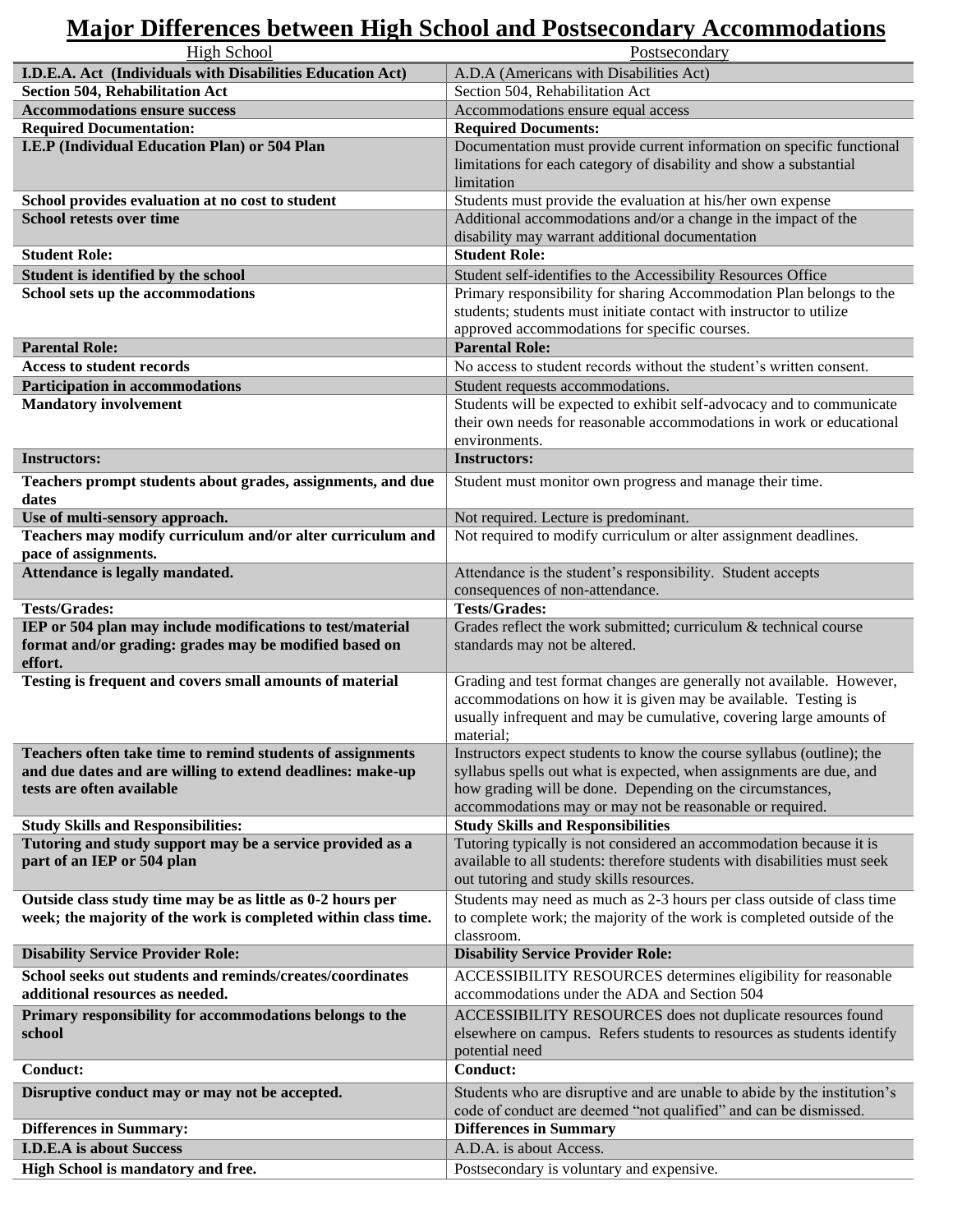# **Process for Accessibility Resources**

<span id="page-10-0"></span>Students with disabilities are expected to meet the qualifications and maintain the essential institutional standards for courses, programs, activities, and facilities. Accessibility Resources promote self-advocacy. Students are encouraged to be independent thinkers who know their learning strengths and weaknesses and subsequently develop appropriate coping strategies for academic success, including approaching instructors and discussing any Accessibility Resources which they are eligible to receive. This philosophy promotes independence and develops the skills students will need to function successfully in the workplace.

#### **In order to establish eligibility for accommodations, students must:**

- Submit all appropriate documentation regarding his/her medical condition or disability to Accessibility Resources, it is strongly recommended at least *30 days* **prior to beginning of the semester.** (Note: Certain accommodations may take longer than 30 days to arrange, therefore disclosing to Accessibility Resources as soon as possible is imperative)
- Schedule an appointment with the Accessibility Resources Counselor to discuss services and/or accommodations. This meeting is required for the accommodations and/or services to begin.

#### Temporary Medical Conditions

<span id="page-10-1"></span>Some medical conditions or disabilities are temporary (ex: a broken hand) and may only require accommodations for a limited time. Each case is considered individually. The student will need to bring documentation when they schedule a meeting.

# <span id="page-10-2"></span>Accessibility Resources Step by Step Guide

Step 1 - Students should schedule an appointment with [Accessibility Resources](mailto:disabilityservices@forsythtech.edu) Counselor(s) (opens in new window) [disabilityservices@forsythtech.edu](mailto:disabilityservices@forsythtech.edu) or (336) 734-7378 or (336) 734-7155.

Step 2 - Students are to self-disclose their disability to the Accessibility Resources Office. Early self-disclosure will allow the Accessibility Resources Counselor(s) to set up accommodations. *Some accommodations may take 6-8 weeks before services can start. Please plan accordingly.*

Step 3 – The student should turn in the appropriate documentation of their disability as well as complete a consent of release.

Step 4 - Once the student has submitted the required documentation and consent of release, the Accessibility Resources Counselors will contact the student to schedule an **Interactive Process Meeting**.

Step 5 - A decision letter will be emailed to the student's Forsyth Tech email account. Students will receive their accommodation form through their Forsyth Tech email account on the first week of August for fall semester accommodations, the first week of December for spring semester accommodations and the first week of May for summer session accommodations if they are registered for courses at that time. After the student receives their accommodation letter, if they have concerns or questions about the accommodations, they need to schedule an appointment with Accessibility Resources.

#### **The accommodation process only requires the student to email us at [disabilityservices@forsythtech.edu](mailto:disabilityservices@forsythtech.edu) if they do not want all of their instructors to be emailed their accommodations. This email request must be received by 5:00 PM on the third day of the new semester.**

Step 6 - On the fourth day of the new semester all their instructors will be emailed their accommodations. The student will be copied on each of these emails. Accommodations will start when the instructor receives the email. If accommodations are needed before the fourth day of the new semester, the student can forward the email they received from the Accessibility Resources Office prior to the start of the classes referring back to Step 5 to their instructor(s).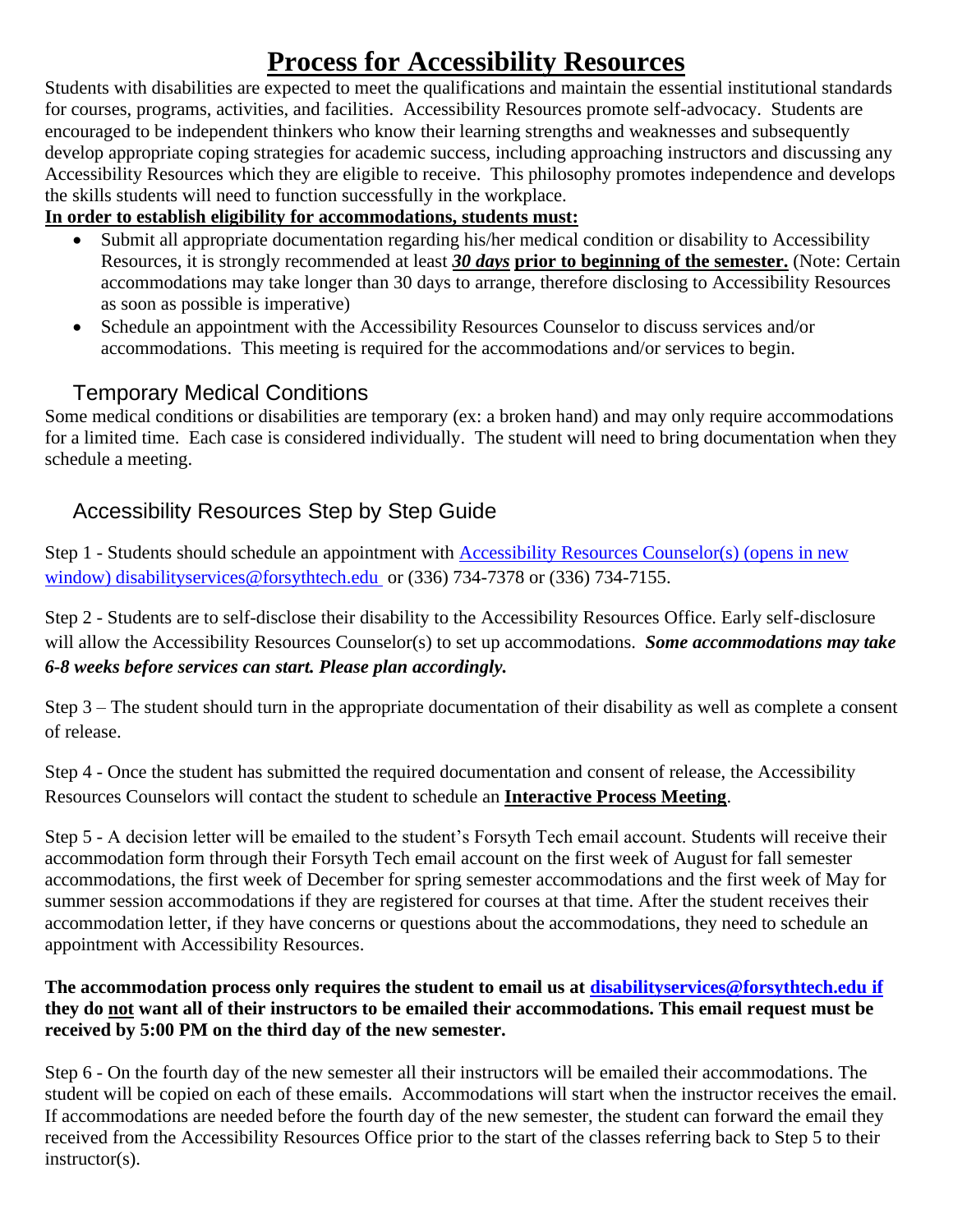Step 7 - It is extremely important to **discuss** your **accommodations** with each of their **instructors** to ensure both student and instructor (s) understand how they will be implemented. **Accommodations are not retroactive.**

# **Communication**

#### <span id="page-11-0"></span>Communicating with Accessibility Resources

<span id="page-11-1"></span>Once the student has submitted the appropriate documentation to the office staff, a Counselor will review the documentation and schedule an appointment to meet with the student. The student is required to meet with the Counselor to discuss the request for accommodations and/or services. Students are encouraged to submit documentation early and not wait until the beginning of the semester**.** Submit appropriate documentation regarding his/her medical condition or disability to Accessibility Resources at least *30 days* prior to beginning of the semester. (Note: Certain accommodations may take longer than 30 days to arrange, therefore disclosing to Accessibility Resources as soon as possible is imperative)

During the accommodation process with the Accessibility Resources Counselor, the student will be asked to provide his/her perspective on their medical condition or disability in the following areas:

- how do you describe your condition?
- describe in as much detail as possible how the diagnosed condition is currently impacting and substantially limiting your performance
- what accommodations, auxiliary aids, adaptive equipment, modifications and/or services have been provided in the past?
- describe the accommodations or services that you think you will need and why.

Based off the documentation, recommendations, and the interview with the student, the Counselor is responsible for determining eligibility for services and developing the accommodation letter which outlines the approved accommodations and/or services that a student will receive for that semester or summer session. A student may choose not to use the approved accommodations in all their classes. Determining accommodations is an ongoing process. The student may find that a class is "universally designed," and he or she does not need the accommodations that were initially identified.

Accommodation letters are emailed to students:

- 1) the first week of August for the Fall Semester,
- 2) the first week of December for the Spring Semester, and
- 3) the first week of May for the Summer Semester.

If you have not received your letter 3 days after the start of classes, please [Email for Accessibility Resources](mailto:disabilityservices@forsythtech.edu) (open in new window) [disabilityservices@forsythtech.edu.](mailto:disabilityservices@forsythtech.edu)

Accommodations approved by the college will be made available at no cost to the student. **Equipment for personal use, attendant care, and educational assistants to be used inside or outside of the classroom are the responsibility of the student**. Forsyth Technical Community College is not responsible for the location, scheduling, or funding of such services.

#### Communicating with Instructors

<span id="page-11-2"></span>The accommodation process requires communication. The student must communicate with each instructor to disclose how they are affected in an academic function in order to identify which accommodations will be needed, to make arrangements for these accommodations, and to report any barriers to access.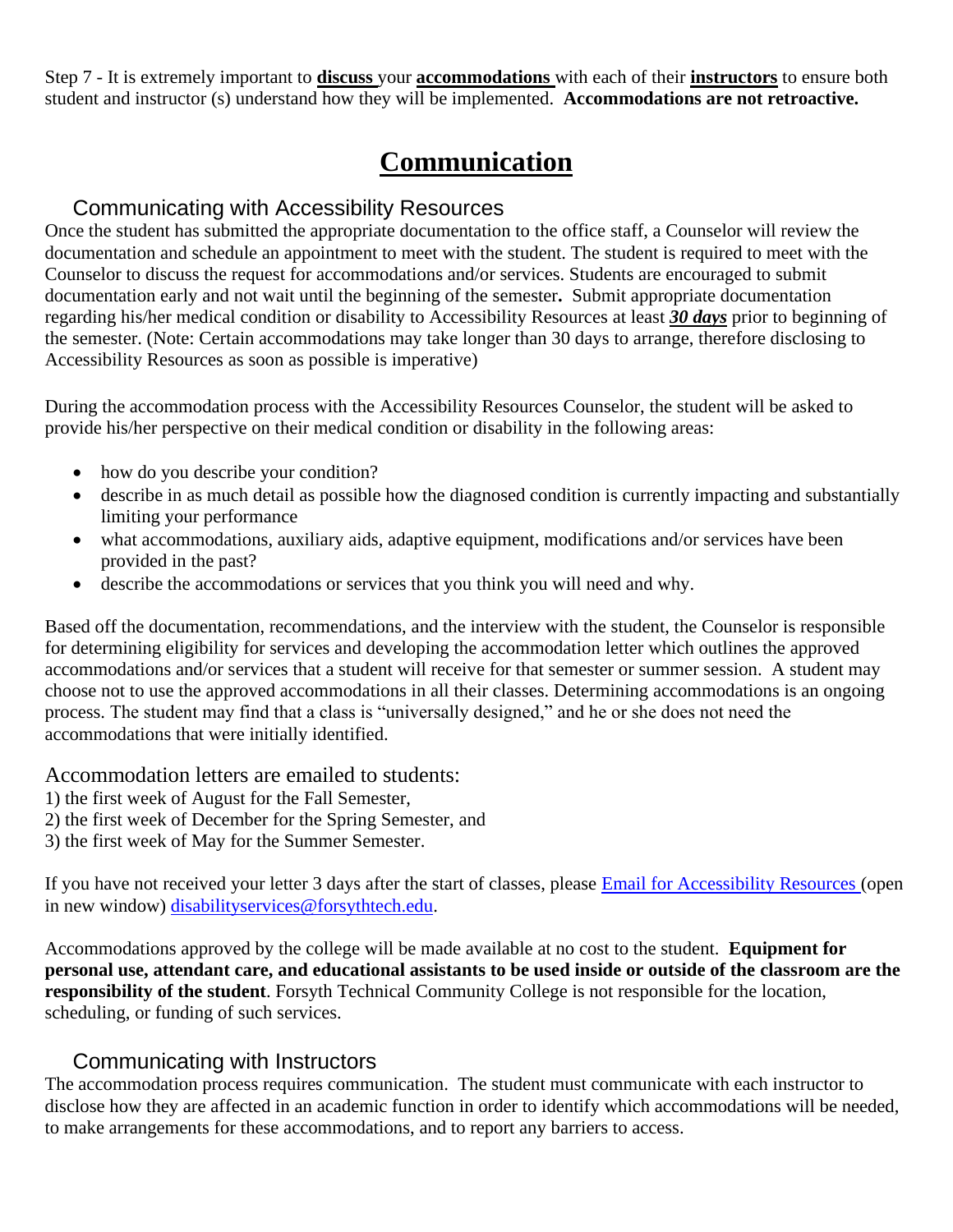#### **Disclosure**

<span id="page-12-0"></span>The primary way that the student formally discloses to the instructor is by requesting and receiving an accommodation letter from Accessibility Resources. This letter informs the instructor that the student has a documented disability and states which accommodations the student is eligible to receive.

No matter how comprehensive and well-written the letters of accommodation are, there is no substitute for student input. Therefore, once the student receives the letter, he/she must communicate with each instructor to discuss the letter and the how the accommodations will be met. For example, will a student with extended time on tests be taking their tests in the Academic Testing Center or in a separate classroom? The implementation of the accommodation may vary from student to student.

Whenever possible, it is recommended that the student contact instructors at the start of the semester. This will allow instructors to have the necessary information in time to arrange accommodations. In addition, early, private contact can guarantee confidentiality by preventing on-the-spot disclosure in the presence of others.

#### Methods of Contact

<span id="page-12-1"></span>The student can often choose the method of contact to use when communicating with an instructor. This important decision should be based on:

- Communication skills what is the best method of communication for the student.
- Instructor availability contact information for instructors is listed on the course syllabus. Instructors may tell students the best way to make contact via the syllabus or during the first class meeting.

Most often, several different methods of communication will be used throughout the semester. The student should inform instructors if there is a preferred method of communication or a need to use a method for access reasons. Regardless of the method, it is imperative that the student effectively communicate with instructors regarding accommodations.

Listed below are three methods of communicating:

#### ➢ **In-Person**

If effective for the student, an in-person contact is highly recommended either as a primary or secondary method. This will allow the student to demonstrate abilities and difficulties and introduce any specialized equipment or materials. In addition, it will allow instructors to show course materials, websites, locations, etc. It will also usually allow time for questions or clarification.

#### ➢ **Email**

Email is a good way to make initial contact with instructors, to request a meeting time, and to make follow up contacts. Students have used email to share information prior to the in-person meeting especially when accommodations are needed for the meeting. Email may also be used as a primary method of communication when a student has certain types of communication difficulties.

At Forsyth Technical Community College email is often the preferred form of communication by many instructors. Email provides a written record of what was shared. For some students, email communication can reduce the anxiety of a face-to-face contact. It can also be useful for students who benefit from visual supports. Email can also be used to follow up on in-person meetings to summarize, ask additional questions, ask for clarification, provide reminders, etc. One limitation regarding email communication is the possible lack of confidentiality. Some professors may not share certain information by email. Course grades would be one example.

#### ➢ **Telephone**

Telephone contact can reduce time and travel. It can be a good choice for students who have strong auditory skills or those who benefit from auditory format. It is often used for follow up meetings and as a friendly reminder regarding accommodation needs (ex: testing accommodations).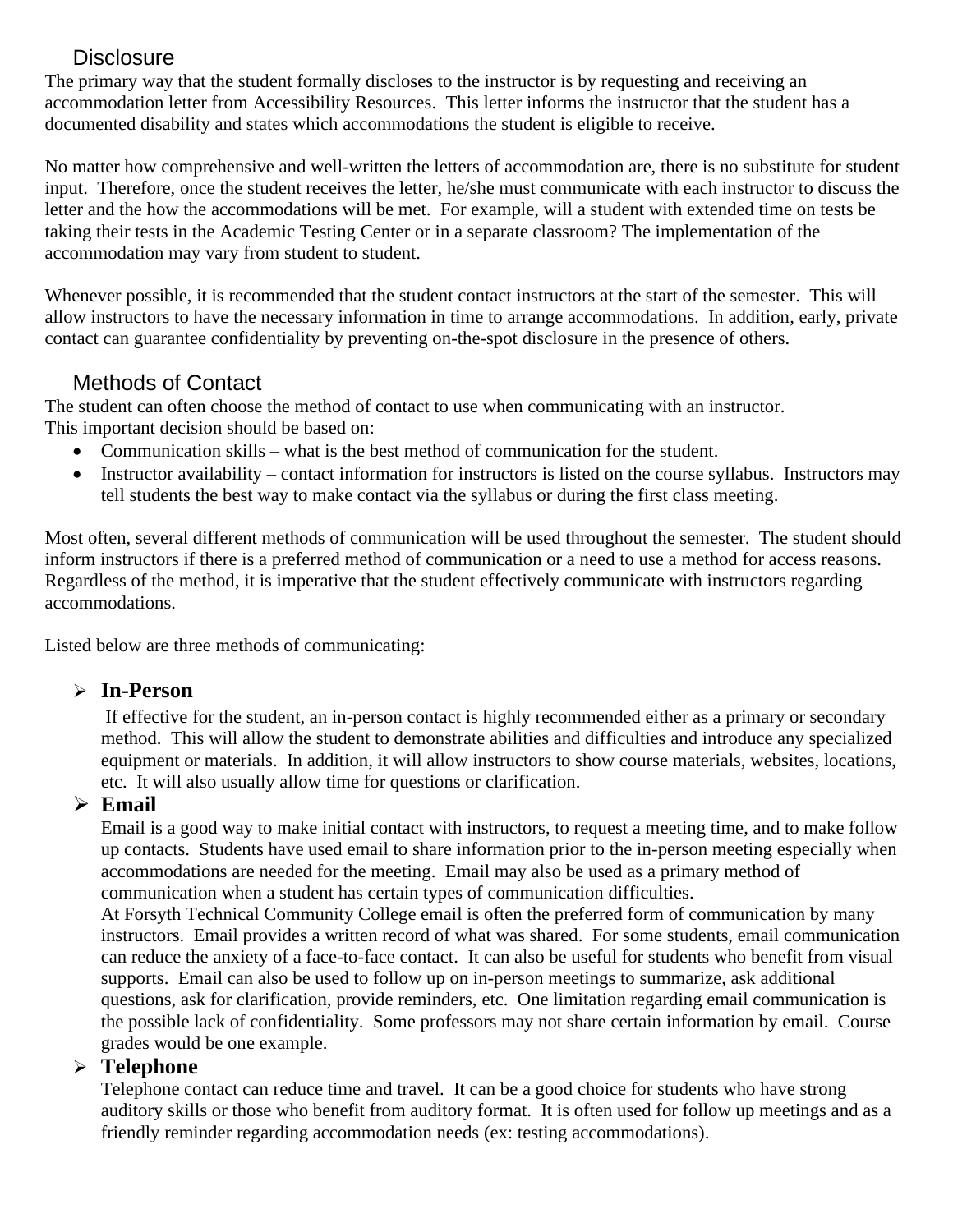# <span id="page-13-0"></span>**Definitions and Examples of Academic Accommodations and Adjustments**

We address the needs of students on a case-by-case basis through the provision of reasonable accommodations that allow the College to maintain the integrity of its programs and services. This section provides definition of terms used with academic accommodations and adjustments. Accessibility Resources counselors are not subject matter experts in the programs that are offered at Forsyth Tech, therefore there may be times that an instructor feels that an accommodation is unreasonable or would fundamentally alter a course. We discuss these situations with faculty and our supervisors.

#### <span id="page-13-1"></span>Fundamental Alteration

According to the Americans with Disabilities Act, a fundamental alteration is a change that is so significant that it alters the essential nature of the goods, services, facilities, privileges, advantages, or accommodations offered.

The following is an example of when an accommodation would fundamentally alter course requirements: Student is taking ENG 002 and has requested the accommodation of Reader – requiring printed materials to be read aloud either by a person or screen reading/assistive technology on a computer. ENG 002 – Transition English – is designed to provide a foundation for students' development of academic habits, learning strategies, social skills, and growth mindset necessary to be successful in college-level English. In addition, the students will be learning to read for comprehension. By having a person or a computer read information to the student, the student will not be meeting the learning objectives of the course. Therefore, the course would be fundamentally altered.

#### <span id="page-13-2"></span>Reasonable Accommodations

Academic adjustments, auxiliary aids/services or physical adjustments are necessary to make a facility or activity accessible to qualified individuals with disabilities. Once the individual is determined otherwise qualified, the known physical or mental limitation is to be accommodated. Accommodations are reasonable unless they:

- Alter or remove essential requirements.
- Fundamentally alter the nature of the program.
- Impose undue financial or administrative burden.
- Pose a threat to others.

The following is an example of when an accommodation would pose a threat to others: Student is taking a Welding course, which require them to perform various techniques such as welding, soldering, brazing, casting and bronzing. Student is visually impaired and has requested the accommodation of a Personal Attendant. The student feels that they can perform the required techniques and rely on the personal attendant's vision to help guide them. This is potentially a safety issue for the student as well as others in the classroom. Therefore, this accommodation could be unreasonable for a Welding course, but may be approved for other courses.

#### <span id="page-13-3"></span>Course Substitutions

The Accessibility Resources Counselor does **not** approve course substitutions for any student with or without a disability. However, we can be a part of the deliberative process with a student that is registered with Accessibility Resources, the appropriate department chairperson and dean. "Course substitutions may be granted when deemed necessary for graduation or as a necessary accommodation to complete a degree as long as they are in compliance with state guidelines. Core courses (this includes concentration courses) cannot be substituted. General education and other major hour's courses may be substituted with comparable courses. The appropriate department chairperson and dean must approve the course substitution in writing."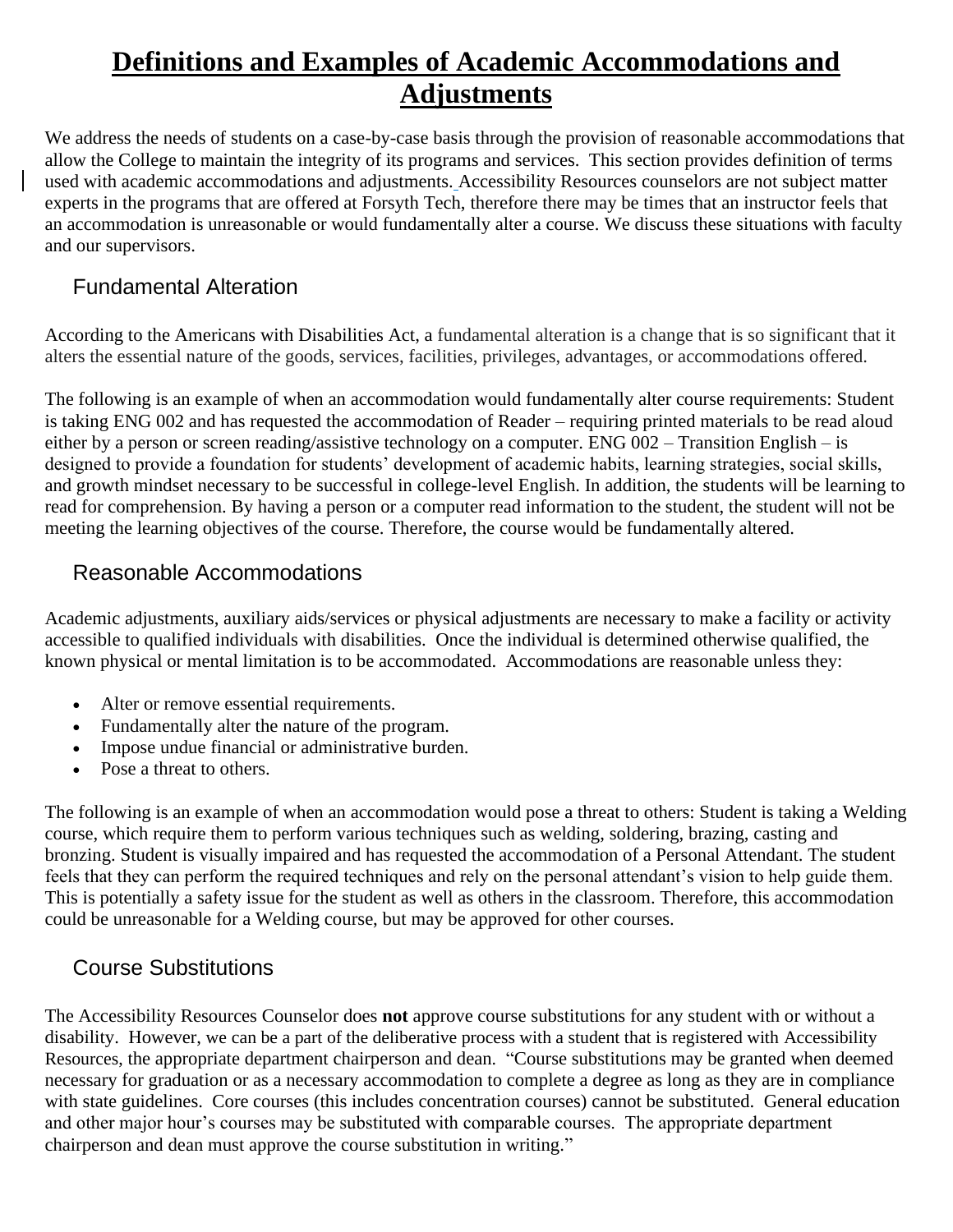## <span id="page-14-0"></span>Attendance Accommodations Process and Guidelines

Accessibility Resources staff works with a variety of students who experience a multitude of health concerns. Students most likely to request an attendance accommodation are those with serious disabilities that flare up at times. This includes, but is not limited to, autoimmune disorders such as lupus, multiple sclerosis, or rheumatoid arthritis; Celiac disease, Crohn's disease or ulcerative colitis; sickle cell anemia; seizure disorders; and/or conditions requiring debilitating treatment such as chemotherapy or dialysis. Students with psychological disabilities, such as Bipolar Disorder, Anxiety/Panic Disorder, and Depression, or who are experiencing an acute exacerbation of symptoms may also request flexibility in the application of attendance policies.

This accommodation is not a "free pass" to miss class. Accessibility Resources Counselors advise students with this accommodation that even if their absence is due to their disability and beyond their control, such absences may well impact their grade, especially if participation is graded and/or they are missing in-class exercises. Students are responsible for keeping up with the reading, obtaining class notes from a fellow student or handouts from the instructor, and making up any assignments they may have missed. Students should always strive to make in-person contact with class instructors to discuss the way in which this accommodation will work in practice and to agree upon appropriate procedures and protocols.

Forsyth Technical Community College's published Curriculum Attendance Policy concerning academic objectives and attendance states:

#### **"Attendance**

The course syllabus will detail specific expectations for student attendance.

Students must officially enter each course prior to the census date of the course meeting as posted in the course syllabus to remain enrolled in the course. Logging into the course site is not officially entering the course. To officially enter the course requires completion of the course entry assignment or attending the scheduled meeting time prior to the census date. Students who never attend class will be charged 100% of the class tuition.

Forsyth Tech regards class lectures, demonstrations, and other in-class experiences as vital ingredients of the educational process. For this reason, students are expected to attend and arrive on time and remain present for the entire scheduled time for all scheduled class, laboratory, shop, practicum, cooperative education worksites and clinical experience sessions. Students are responsible for accounting to their instructors for any absence and should report to their instructors following any absence to determine if and when work may be made up. Habitual tardiness and early departure, at the discretion of the instructor, may be considered in computing attendance. Attendance for asynchronous online students is based on timely submission of assignments.

Students are expected to attend at least 90 percent of the class. If a student's absences in a class exceed 10 percent of the course schedule (consecutive or non-consecutive dates) and are not justified to the satisfaction of the instructor, the instructor may submit an online withdraw form. Some programs may have more rigorous attendance requirements for continued enrollment.

When students are absent from a class and a practicum (shop, laboratory, clinical experience) session that meets consecutively, each session missed will be counted as an absence.

Special attendance rules, different from those listed above, must be noted in the instructor's attendance policy included on the course syllabus. Students with questions or concerns should consult with their instructor. Students are allowed two days of absences, without penalty, each academic year for religious observances as required by law. Curriculum students must notify instructors in writing of expected religious absences within the first week of class.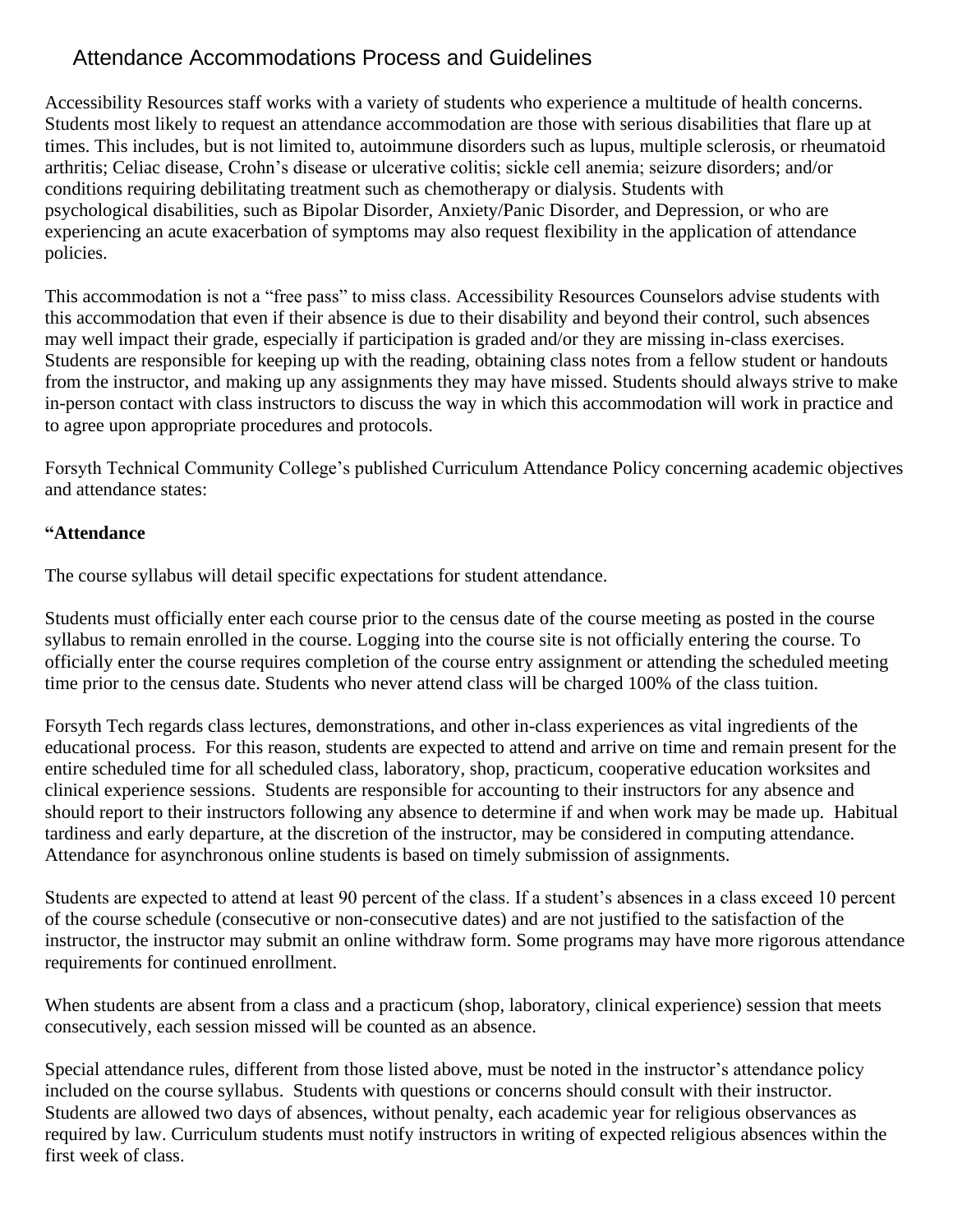Any student who is in the United States Armed Forces who has received temporary or permanent reassignment as a result of military operations and any student who is a National Guard service member placed onto State activeduty status during an academic term for the period of time the student is on active duty will be granted an excused absence. Specifically:

- 1. Student will be given the opportunity to make up any test or other work missed during the excused absence.
- 2. Student shall have the option, when feasible, to continue classes and coursework during the academic term through online participation for the period of time the student is placed on active duty.
- 3. Student may elect to receive a grade of "incomplete" (I) for any course that they were unable to complete as a result of being placed on active duty within the period of time specified by the college to avoid receiving a failing grade for the course.
- 4. Student will have the option of withdrawing from the course by the 60% point of scheduled contact hours (with no financial or academic penalty) for which they were unable to complete as a result of being placed on active duty.

#### **Clinical Experience in Health Programs**

Clinical hours in any of the health programs may be scheduled during any part of the 24-hour day, seven days a week.

Students will be informed in writing no later than the second-class meeting when a clinical course has special attendance requirements.

In order to pass clinical courses, students must pass all critical requirements for the course.

Required uniforms must fit neatly in order for students to meet the dress code of both Forsyth Tech and the clinical facilities.

Certain areas (operating room, obstetrics, isolation rooms, etc.) in the hospitals require special hospital garments. To control infection, hospital policy requires that only those garments supplied by the hospital be used. Students who are unable to wear and be covered by these garments will not be allowed to go into those clinical areas, which may jeopardize their ability to complete the program.

Failure to meet any dress requirements may jeopardize a student's ability to continue in a program."

\* Due to the compressed nature of the summer session, instructors may not find attendance as lenient and not feasible to waiver the attendance policy. [Attendance Policy](https://www.forsythtech.edu/catalog/2122/page/academic-information) (open in new window) https://www.forsythtech.edu/catalog/2122/page/academic-information

## <span id="page-15-0"></span>For Students

- Students, despite their disability, are responsible for fulfilling the essential requirements of a course. This includes meeting class attendance expectations, being punctual, and knowing and understanding the policies specific to attendance that instructors establish for their respective classes, announce in class, and state in course syllabi.
- Students are responsible for initiating a conversation with their instructors at the beginning of the semester to discuss his/her accommodations.
- For unexpected absences or emergencies, students should make contact as soon as possible to discuss the possibility of any make-up work and/or verify the reason for the absence.
- Students are responsible to monitor their class performance.
- For students who are registered with Accessibility Resources, Accessibility Resources Counselors cannot issue official written excuses for absences. We do not determine attendance policies for faculty. We can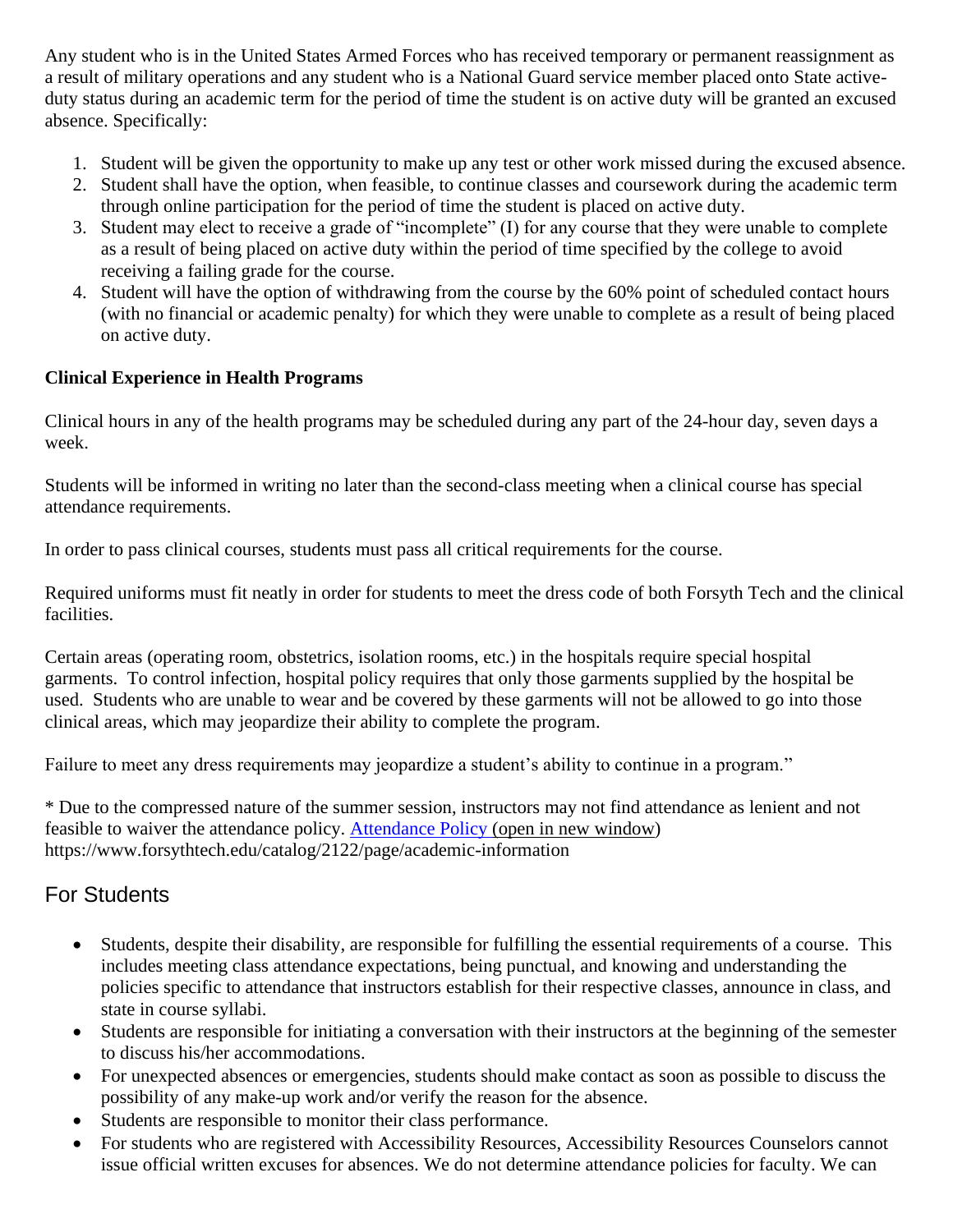provide written verification of a medical condition (if documentation has been provided to our office) that might cause a student to miss a class. This verification may address the legitimacy of, but not excuse, an absence.

#### <span id="page-16-0"></span>For Instructors

- Instructors and/or departments/divisions are responsible for determining policies regarding make-up work and missed quizzes, tests, and exams.
- Instructors are being asked to lower academic standards or fundamentally alter their course for accommodation purposes.
- Instructors may choose to give a grade of "I" Incomplete. Forsyth Technical Community College's published Grading System states: **"I** - The grade of incomplete is given only if students have valid reasons for failure to complete the work on schedule and have completed at least 75 percent of the course requirements. Illness, absence on company business or circumstances beyond students' control are considered valid reasons for a grade of incomplete.
- Students must have advised the instructor of the circumstance before the end of the semester to be granted an incomplete. The instructor must have specified the work to be made up in order to remove the incomplete and a date within the following semester by which the work must be completed. This will be detailed on the incomplete form, which must be attached to the attendance form. If the conditions necessary to remove the incomplete will require additional hours of instruction, students must register for the course again. If students need only to complete work without instructional supervision, this work must be completed no later than the end of the following semester.
- Students who receive a grade of incomplete on a course that is a prerequisite for a higher-level course must make up the incomplete work by the end of the drop/add period in order to be allowed to register for the higher-level course.
- If the grade of incomplete is not removed by the end of the semester immediately following the semester it was given, it will remain permanently recorded."

Example of Attendance Accommodation that is **Reasonable**: Student has recently been diagnosed with an Auto Immune Disorder that requires them to follow up weekly with the medical specialist. Student will be missing one of their classes (a Humanities course) every week, which will more than likely exceed the school's attendance policy of missing no more than five hours. Student has requested the Attendance Accommodation. It has been approved. Student is responsible for communicating on a regular basis with their instructor regarding what was missed and when missed assignments and/or tests will be made up on the day they were absent. The student is also responsible for working with the instructor to make up test/quizzes (if applicable) and/or turn in assignments. If possible, the instructor may allow student to submit work online. Missing these additional classes does not excuse the student from meeting all deadlines for assignments and tests and does not guarantee a passing grade in the course.

Example of Attendance Accommodation that is **Unreasonable**: Student has recently been diagnosed with an Auto Immune Disorder that requires them to follow up weekly with the medical specialist. Student will be missing several hours of clinical for their Health Technologies Program every week, which will more than likely exceed the school's attendance policy. Student has requested the Attendance Accommodation. It would be unreasonable for the student to be allowed to miss a substantial amount of time in clinical as these hours are essential to completion of the program.

Example of Attendance Accommodation for a course with a lab: Student is diagnosed with Obsessive Compulsive Disorder and Panic Disorder and has been unable to attend class and lab for Chemistry due to the obsessive thoughts and fears of germs. The student experiences panic attacks and severe anxiety when around a large group of people. Student has been approved for attendance accommodation. Accessibility Resources Counselors worked very closely with the student and instructor to supplement the face-to-face instruction in an online environment. In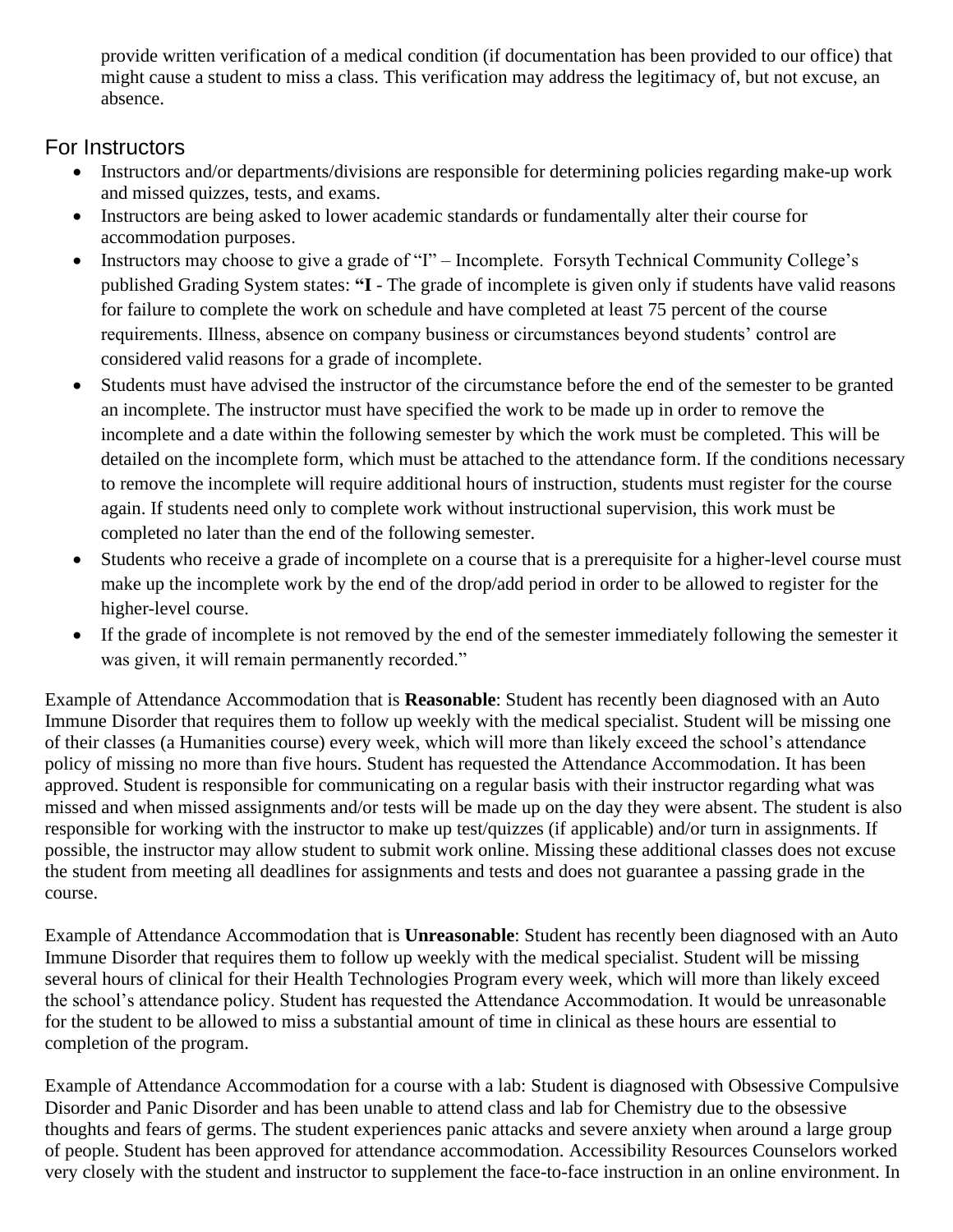addition, we worked with our Science Skills Lab to arrange a schedule for the student to come to the lab when it is less busy to complete necessary experiments.

#### Testing Accommodations Procedures

<span id="page-17-0"></span>Instructors are offered the opportunity to use the Academic Testing Center to ensure that appropriate academic standards are maintained and not compromised for students who require special test administration. Instructors are not required to use the Academic Testing Center. If the instructor chooses to use the Academic Testing Center, the students are asked to adhere to the procedure below.

**Location:** Academic Testing Center: Hauser Building, Room 254 **Hours of Operation:** Monday-Thursday: 8:00 AM – 8:00 PM and Friday: 8:00 AM – 6:00 PM Saturday *(*Fall and Spring Semesters Only*)*: 9:00 AM – 3:00 PM

Email communication should be addressed to **LCTesting@forsythtech.edu**. The scheduling site which is **Academic** [Testing Center;](http://academictestingcenter.fullslate.com/) however, this is a website which is used by students to schedule their examination appointments. If you have questions or comments, please do not hesitate to contact the Academic Testing Center at [LCTesting@forsythtech.edu.](mailto:LCTesting@forsythtech.edu)

Phone: 336-757-3657 (Please leave a message because phone ringer is turned off due to testing)

#### <span id="page-17-1"></span>Examples of Extended Time on Tests, Quizzes, Exams, and Assessments

Example: Student is approved for Extended Time for Tests, Quizzes, Exams, and Assessments up to Double Time. To clarify, if all students are given 30 minutes to take a quiz and 90 minutes to take a test, then the student with accommodation will have 60 minutes for the quiz and 180 minutes for a test.

Accommodations are sent to the instructor, and student is copied on the email. Accessibility Resources Counselors have advised the student that it is their responsibility to discuss implementation of accommodations with instructors prior to taking the test (at least one week in advance) and have approval of the instructor.

The student and instructor will have a conversation to determine the best way for the accommodation to be met. Options include but are not limited to: student arriving early to class to start the test or staying later if schedules allow, student taking test in testing center during class period, student taking test in testing center on another day, student meeting with instructor during a different time to take the test, or student sitting in an empty classroom nearby to take the test. All these scenarios meet the accommodation if the student has double time to take the test.

#### Distraction Reduced Testing Area

<span id="page-17-2"></span>Example: Student is approved for Distraction Reduced Testing Area. This accommodation will also need to be discussed in advance with the instructor (at least one week prior to the test) and approval given by the instructor. Possible ways to implement the accommodation include but are not limited to student taking test in testing center during class period, student taking test in testing center on another day, student meeting with instructor during a different time to take the test, or student sitting in an empty classroom nearby to take the test. All of these scenarios meet the accommodation as long as the student has a setting with fewer distractions to take the test.

#### Extended Time on Assignments

<span id="page-17-3"></span>Example 1: Student has been diagnosed with bipolar disorder, which is a mental health condition that causes unusual shifts in mood, energy, activity levels, concentration, and the ability to carry out day-to-day tasks (National Institute for Mental Health). The student cannot predict when these shifts will occur and has requested Extended Time on Assignments up to 48 hours unless it will delay turning in grades at the end of the semester. The student's request is approved. It is the student's responsibility to communicate with the instructor in advance of an assignment's due date (if possible) that they will need to use the accommodation. If there is an assignment due by 11:59pm on Tuesday, then the student will have until 11:59pm on Thursday to turn it in.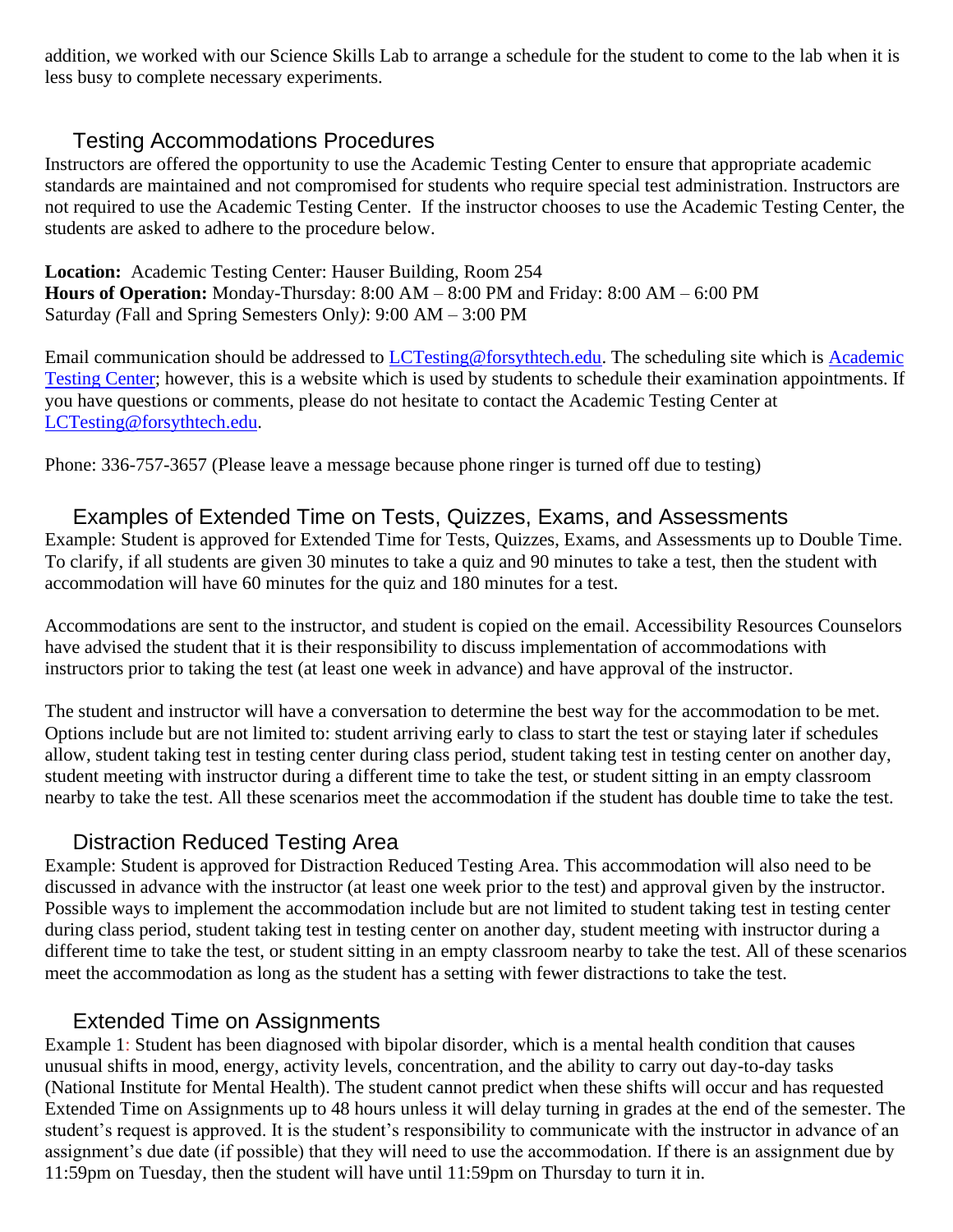Example 2: Student has Crohn's Disease and has requested the Extended Time on Assignments accommodation. It has been approved. The student is taking both online and in person classes. The student reaches out to the instructor of one of the online classes and requests to use the accommodation on the course entry assignment due to flare up of their condition. The instructor contacts Accessibility Resources Office as they are unsure how to adhere to the accommodation but also not have to mark the student as a 'no show' before the census date. The course entry assignment is one way for an instructor to document that the student attended class before the 10% mark/census date. However, the instructor can still mark the student as having attended and allow for the extension on the assignment versus marking the student as a no show.

Students are cautioned by Accessibility Resources Counselors that extending time on one assignment does not guarantee extension on all assignments. Each assignment should be discussed with the instructor. The Counselors also recognize that some instructors may have concerns about extending time on one assignment and how it could push back every assignment for the whole semester. We are available to discuss these concerns with students and faculty.

#### Use of Personal Recording Device

<span id="page-18-0"></span>Example: Student has been diagnosed with ADHD and has requested that they be able to record lecture and discussions in the classroom to assist with notetaking and studying. Student has been approved by Accessibility Resources Counselors for this accommodation provided that the recordings is for the student's own personal use and cannot be shared with anyone or published without explicit consent of the instructor or other persons in the class. Student is asked to discuss the accommodation and implementation with their instructor. The student may choose to use their cell phone or other computing device as well as a digital recorder. The student may also ask to place the recording device near the instructor, so a better sound quality is achieved.

Faculty are asked to communicate with Accessibility Resources Counselors if they feel that a student is using the recording for something other than personal use.

#### Personal Attendant/Assistant Procedure

<span id="page-18-1"></span>Forsyth Technical Community College makes every effort to reasonably accommodate documented students with disabilities. However, the responsibility of securing personal attendants or personal assistants lies with the student. Under the Americans with Disabilities Act, colleges and universities are under no obligation to provide such services to students. The College assumes no coordination or financial responsibilities for attendants/assistants. If a student needs a personal attendant or assistant and has the means and access to such a person, the attendant or assistant must be approved by the Accessibility Resources Counselor *in advance of any class attendance* in any given semester.

If emergency personnel do a search and rescue, the personal attendant should be included in the classroom count.

#### **The personal attendant or assistant**

- 1. Will perform personal care duties such as, but not limited to turning pages, retrieving materials, taking of coat, etc.
- 2. Is not responsible for the student's academic progress or behavior in the class.
- 3. Shall follow Forsyth Tech's Code of Conduct as written in the Curriculum Student Handbook.
- 4. May act as scribe or reader for the student if these accommodations have been approved as well.

# **Testing Responsibilities**

#### <span id="page-18-3"></span><span id="page-18-2"></span>Student Responsibilities

1. The student, once approved through Accessibility Resources, is responsible for meeting with his/her instructor(s) at the beginning of each semester to discuss individual testing accommodations and make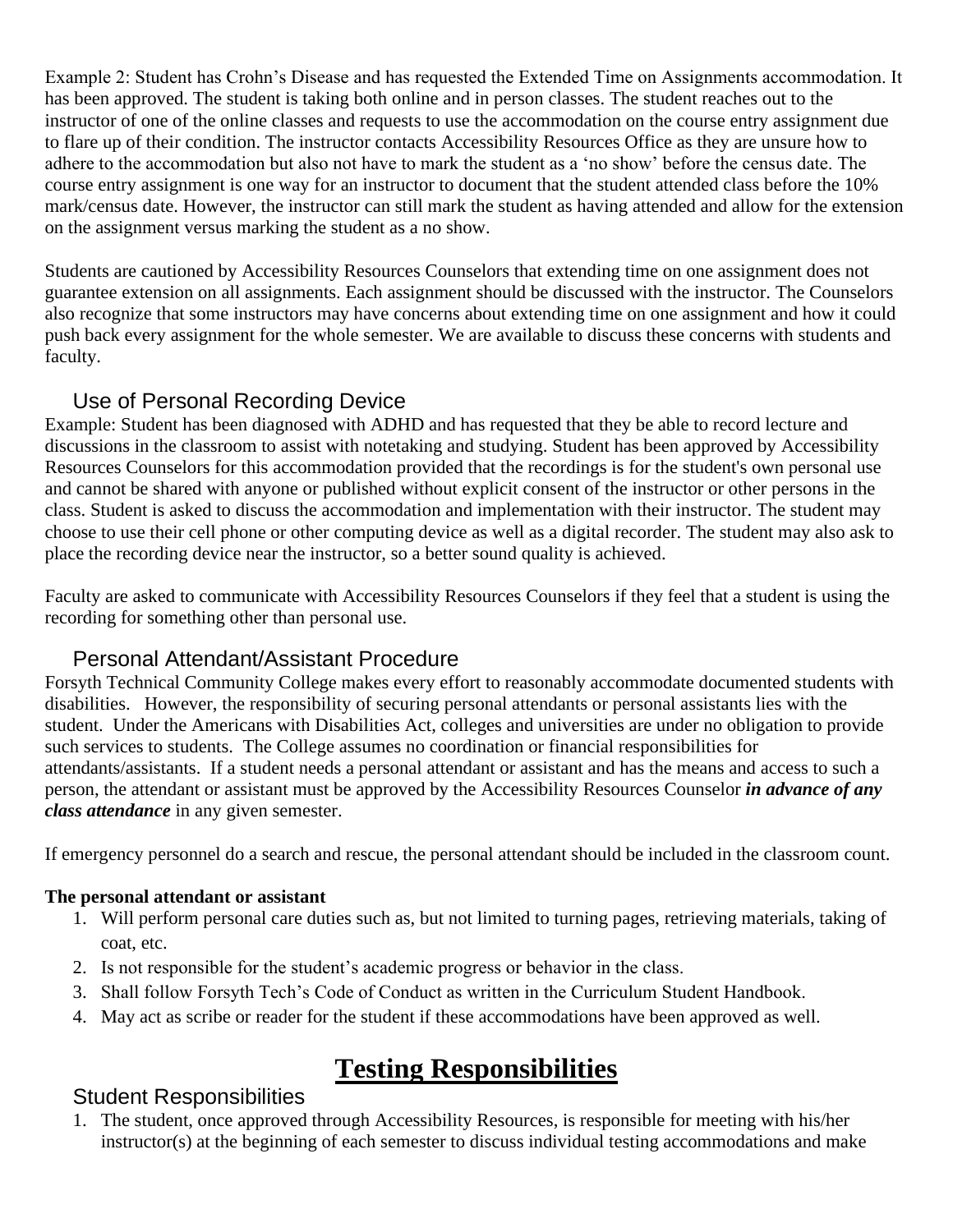appropriate arrangements for testing. During this meeting the student and instructor will work together to determine how testing accommodations will be implemented.

- 2. As you consider when to take tests, please be sure to consider your extended time and test completion by the time the Academic Testing Center closes (see above for Hours of Operation).
- 3. Upon arrival to Academic Testing Center, student will sign in and show identification. The student will also initial Academic Testing Cover Sheet verifying materials allowed (if any), time allotted for test and any comments or special instructions by instructors.
- 4. If student chooses to bring non-testing materials to the Academic Testing Center, they will be asked to store them away under their chair until the test is completed. Non-testing materials consist of, but are not limited to: cell phones, pagers, PDA's, pocketbooks, blackberries, any other electronic device or book bags. Food or drink is not permitted in the Academic Testing Center.
- 5. If a student misses a test or an exam for any reason, it is his/her responsibility to notify the instructor to determine if a retest can be arranged. The Academic Testing Center will honor the instructor's test or exam make-up policy, as listed on their syllabus. Please understand that the instructor is **not** required to grant a make-up test or exam due to tardiness or forgetfulness on the student's behalf.
- 6. A student testing in the Academic Testing Center may not have immediate access to their instructor. Once the student enters the testing space, he/she will **not** be able to **leave** the area until the test is completed.
- 7. Students are expected to take care of all personal needs (such as using the restroom, eating, etc.) before entering the Academic Testing Center.
- 8. Students are expected to follow the rules of the Academic Testing Center. Other than sign-in, the Academic Testing Center staff is not responsible for assisting with testing. If questions arise, please contact the instructor of the course.
- 9. Failure to comply with Academic Testing Center and/or violation of the Code of Conduct (ex: cheating) will result in the permanent loss of privilege to use accommodations and the Academic Testing Center for testing or exams during enrollment at Forsyth Tech.
- 10. If the student has any concerns with the way their testing process was implemented, they need to contact Tracey Baggett, Director of Learning Center/Tutoring Services, Learning Resources Division [Tracey](mailto:tbaggett@forsythtech.edu)  [Baggett's Email\(](mailto:tbaggett@forsythtech.edu)open in new window) tabagget@forsythtech.edu **and** Accessibility Resources in writing (paper or e-mail) **immediately**, so that our office can address those concerns.

## <span id="page-19-0"></span>Faculty Responsibilities

- 1. The approved student and instructor should meet at the beginning of the semester to discuss where special testing administration will take place. The meeting should occur when the instructor is asked by the student to sign the accommodation letter. Please know that each case is handled individually and based upon the student's specific needs. The instructor may use the Academic Testing Center if they choose to, but the instructor is not required to do so if the instructor can meet the accommodation requirements in an alternative setting.
- 2. Instructors will need to bring tests or exams to the Academic Testing Center for students. Instructors will be asked to fill out a **Faculty Testing Request Form**. The tests or exams should be turned in advance of the scheduled test.
- 3. Instructors will need to complete a **Faculty Testing Request Form** for each test. Information on the Faculty Testing Request Form includes:
	- o Student's name
	- o Class/Test number
	- o Class time allotted/time limit
	- o Last date to take the test
	- o Materials allowed (ex: calculator, note card, etc.)
	- o Comments/Special Instructions (please note: In this section the instructor will need to list the testing accommodations (such as extended time, etc.) the student needs in the Academic Testing Center. Any testing accommodations not written on the form will not be granted by the Academic Testing Center Staff.
	- o Instructor's signature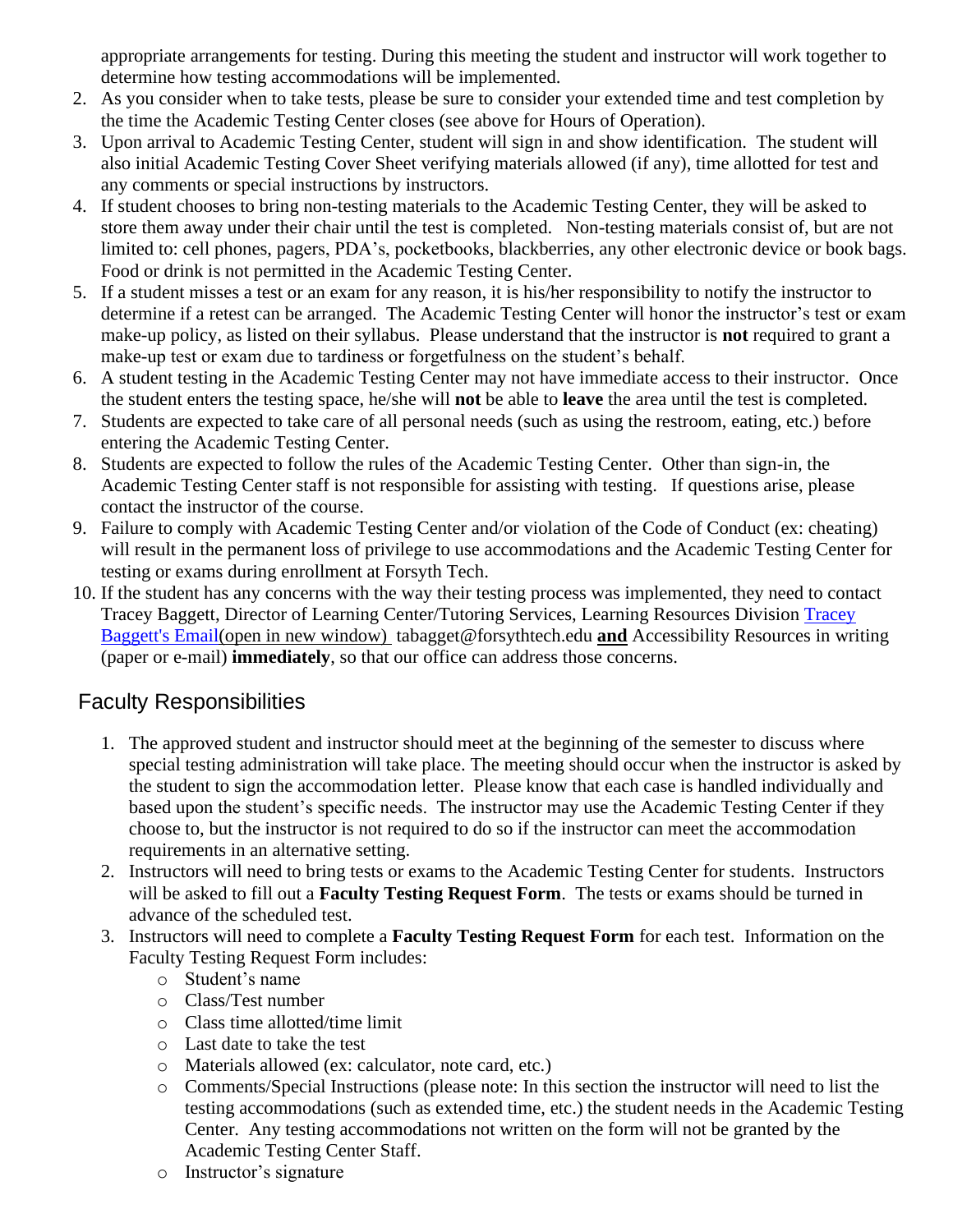- 4. Instructors, if they choose, may check on student while testing in the Academic Testing Center.
- 5. Instructors are responsible for picking up tests or exams from the Academic Testing Center.
- 6. The approved student and instructor should meet at the beginning of the semester to discuss where special testing administration will take place. The meeting should occur when the instructor is asked by the student to sign the accommodation letter. Please know that each case is handled individually and based upon the student's specific needs. The instructor may use the Academic Testing Center if they choose to, but the instructor is not required to do so if the instructor can meet the accommodation requirements in an alternative setting.
- 7. Instructors will need to bring tests or exams to the Academic Testing Center for students. Instructors will be asked to fill out a **Faculty Testing Request Form**. The tests or exams should be turned in advance of the scheduled test.

Instructors will need to complete a **Faculty Testing Request Form** for each test. Information on the Faculty Testing Request Form includes:

- o Student's name
- o Class/Test number
- o Class time allotted/time limit
- o Last date to take the test
- o Materials allowed (ex: calculator, note card, etc.)
- o Comments/Special Instructions (please note: In this section the instructor will need to list the testing accommodations (such as extended time, etc.) the student needs in the Academic Testing Center. Any testing accommodations not written on the form will not be granted by the Academic Testing Center Staff.
- o Instructor's signature
- 8. Instructors, if they choose, may check on student while testing in the Academic Testing Center.
- 9. Instructors are responsible for picking up tests or exams from the Academic Testing Center.

## <span id="page-20-0"></span>Academic Testing Center's Responsibilities

When testing occurs with accommodation, the Academic Testing Center will maintain test in a secured environment. The Academic Testing Center will report any problems/incidents to instructors, as well as, provide a written follow up of problem/incident.

# **Other Areas of Accessibility to Consider**

#### <span id="page-20-1"></span>Wheelchair Accessibility

<span id="page-20-2"></span>The campus is accessible by wheelchair, as well as individual class buildings. In the event classrooms are not accessible, please contact Accessibility Resources immediately. All requests for accessible classroom space should be made to this office. As the campus grows and renovations occur, the College will be sensitive to the needs of students with wheelchairs and will strive to improve on wheelchair accessibility on the sidewalks, the entrances to buildings, and the location and functionality of elevators around the campus. Contact Accessibility Resources for further information or suggestions for campus improvement.

## Technology Accessibility

<span id="page-20-3"></span>Forsyth Tech is required by the Americans with Disabilities Act of 1990 (ADA) and Section 504 of the Rehabilitation Act of 1973 to provide access to its programs and services to all qualified individuals, including effectively communicating information via the Internet and other electronic mediums. Section 508 of the Rehabilitation Act of 1973 established federally recognized standards on web accessibility, and these standards. All web pages must meet the standards of both Section 508 of the Rehabilitation Act of 1973 and the Web Content Accessibility Guidelines (WCAG) 1.0 as published by the World Wide Web Consortium's (W3C) Web Accessibility Initiative (WAI).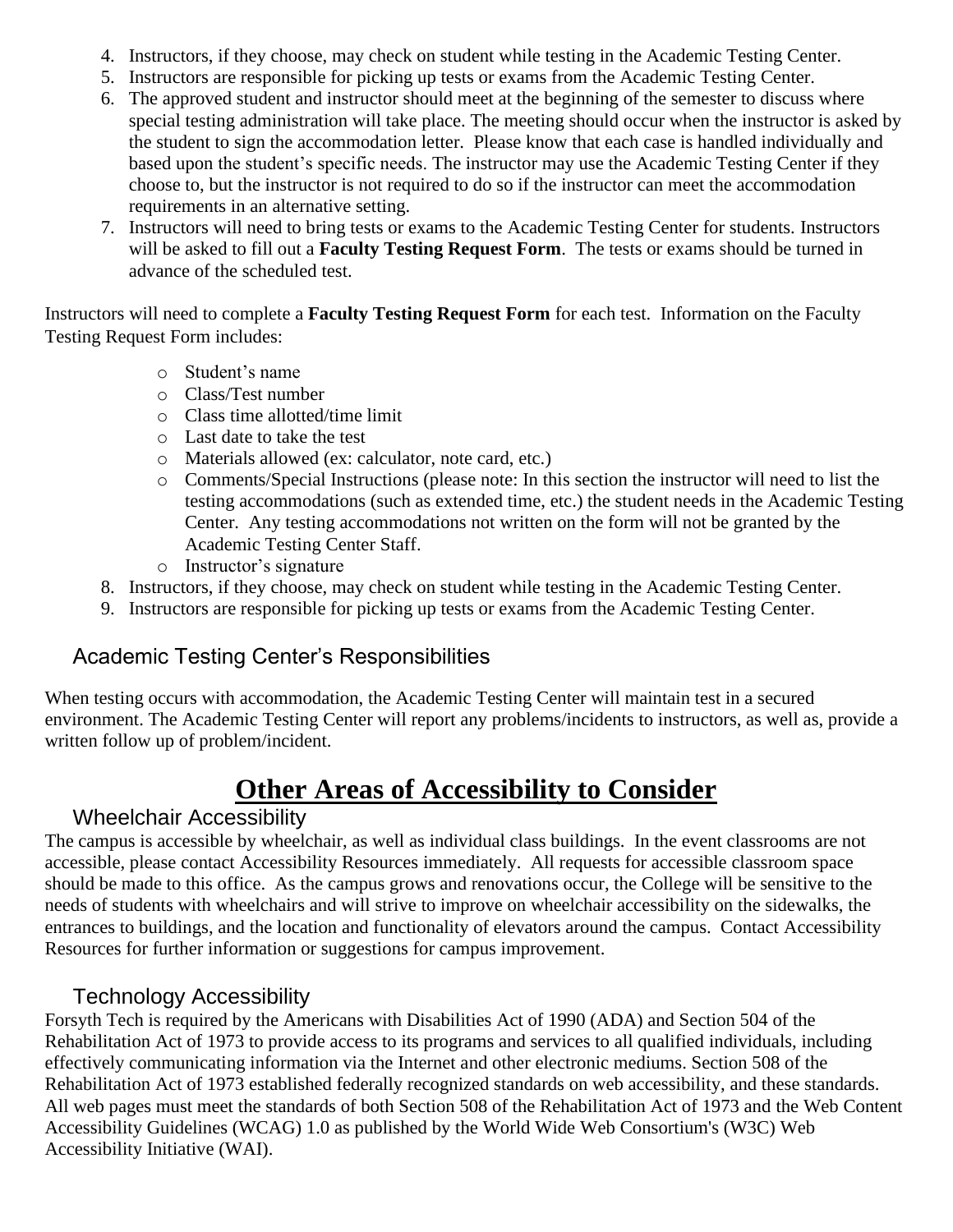#### Media

<span id="page-21-0"></span>Access must be provided in an applicable alternate format such as in the form of captioning, subtitles, or a text transcript. Videos posted online as part of a course syllabus requiring authentication of enrollment must follow Section 508 of the Rehabilitation Act of 1973. Pages with media (e.g. video, audio, non-html content, etc.) content should include a link that users may use to download the appropriate required plug-ins.

#### Images

<span id="page-21-1"></span>The generally accepted image formats for the web are JPEG, GIF, and PNG. Images should be optimized for download speed and storage requirements. Use the 'alt' attribute in all  $\langle \text{img} \rangle$  tags to improve accessibility. Screen readers for the visually impaired cannot render images, and those users with visual impairments must rely on the information presented in 'alt' attributes. If the image is used purely for decoration, or is used primarily for spacing, an empty 'alt' attribute is preferred. If the image contains pertinent information that is not described in text elsewhere on the page, e.g., a graph or diagram, the 'alt' attribute should describe this textually. If the image is used as a link, the 'alt' attribute should describe the action that will occur if a user clicks on the Image.

## <span id="page-21-2"></span>The Role of Accessibility Resources

It is the responsibility of Accessibility Resources Counselors to determine reasonable accommodations, auxiliary aids, and services based upon documentation presented by the individual. Accessibility Resources provide the following services for eligible individuals who are hard-of-hearing/deaf qualified sign language interpreter(s).

Additionally, Accessibility Resources Counselors will inform instructors when a student who is hard-ofhearing/deaf will be using an interpreter for their course or enrolled in their course. Generally, notification will be provided before the semester begins when Accessibility Resources receives a finalized schedule; timely notification is dependent upon the voluntary disclosure by the student. Accessibility Resources staff will also provide the college community with general informative materials regarding:

- 1. captioned videos
- 2. working with an individual who is hard-of-hearing/deaf and interpreter
- 3. interpreter responsibilities
- 4. accessible media and
- 5. requirements of the Americans with Disabilities Act and Sections 504 & 508 of the Rehabilitation Act.

## College Sponsored Programs

<span id="page-21-3"></span>Any student needing reasonable accommodations to attend or participate in any college-sponsored activity or event should contact the Accessibility Resources Counselor for assistance with arrangements at least four weeks in advance, so arrangements can be made.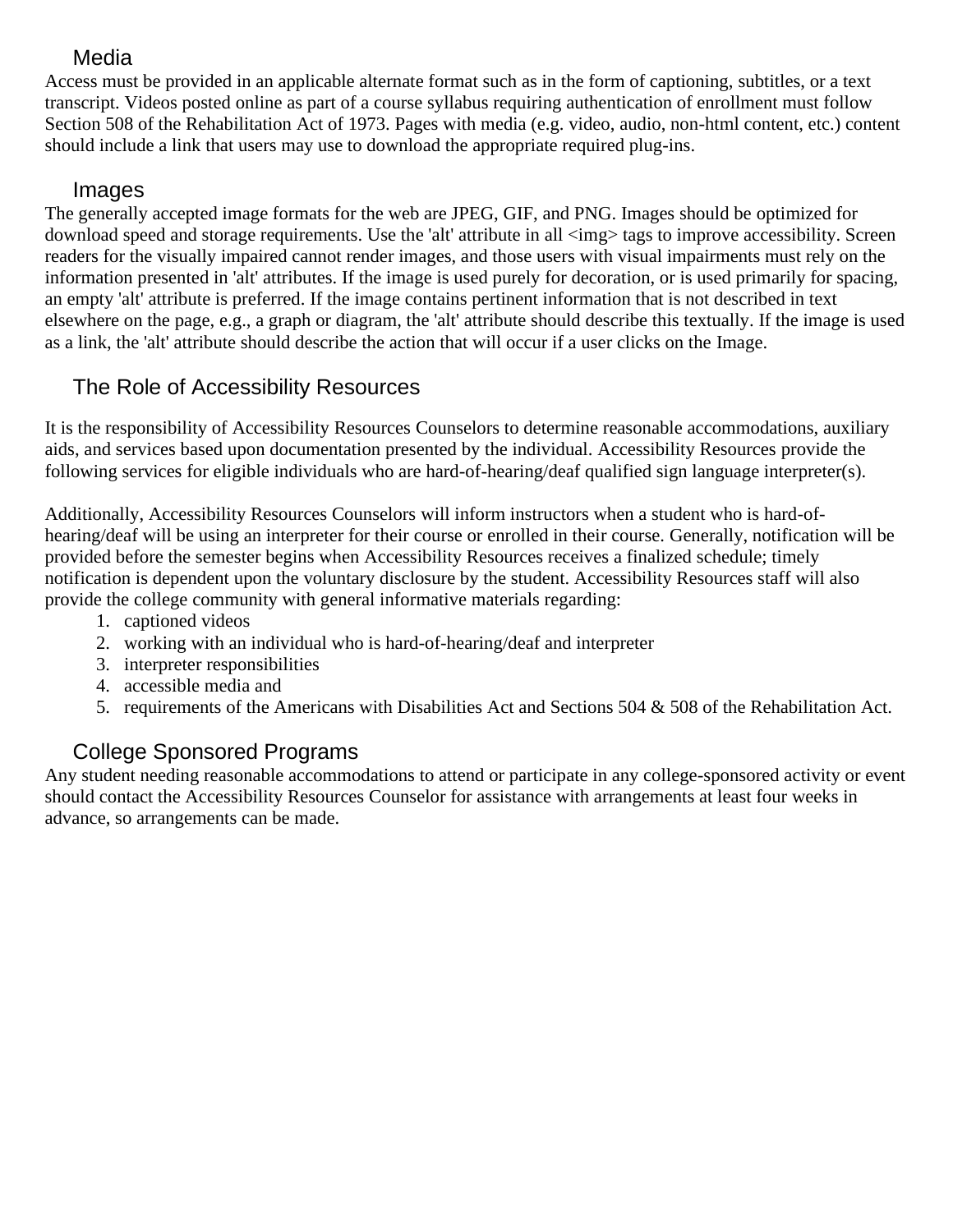#### <span id="page-22-0"></span>Is the program Accessible?

All announcements of special events, programs, and activities should contain a public statement informing and asking attendees with disabilities to request reasonable accommodations and/or auxiliary aids services in advanced. Prior planning consideration should be given to selecting an accessible site, whether on campus or off campus and identifying accessible in areas such as entrances/exits, parking areas, etc.

#### <span id="page-22-1"></span>Facility Access

The ADA requires existing facilities to Title III entities be accessible. Forsyth Tech has a plan to make all existing facilities accessible to persons with disabilities to the extent that access is readily achievable. For new construction or renovations, the college must be in compliance with the Americans with Disabilities Act regarding Accessibility Guidelines for buildings and facilities.

# **Animals on Campus**

#### <span id="page-22-2"></span>Service Animal

<span id="page-22-3"></span>There will be cases when a reasonable accommodation for an individual will be to use a service animal. The following questions are the only two questions that can be asked of someone with a service animal on campus:

- 1) Is this service animal required for a disability?
- 2) What work or task does this service animal perform?

We are **not** allowed to ask someone with a service animal the following questions:

- 1) What is the disability?
- 2) Can you demonstrate the work or task that the service animal performs?

As with other accommodations, a person who needs the accommodation of a service animal may contact Accessibility Resources. The American with Disabilities (ADA) defines a service animal "as *any* guide dog, signal dog, or other animal individually trained to provide assistance to an individual with a disability. If they meet this definition, animals are considered a service animal under the ADA regardless of whether they have been licensed or certified by a state or local government." Service animals perform some of the functions and tasks that the individual with a disability cannot perform for himself or herself.

Examples of service animals are as follows: guiding individuals with impaired vision, alerting individuals who are hearing impaired to intruders or sound, pulling wheelchairs or carrying and picking up things for persons with mobility or health impairments, perform tasks for the benefit of an individual with a mental/psychiatric disability or to assist a person with a seizure disorder.

A domestic animal kept for pleasure or companionship is not a service animal.

There are some guidelines to keep in mind so that the service animal may perform service for their handler in an effective manner. Do not pet or otherwise engage a service animal such as playing or feeding the animal. Do not deliberately startle a service animal or attempt to separate a handler from the animal. Please contact Accessibility Resources if you have questions concerning other service animals.

#### <span id="page-22-4"></span>Requirements for service animal and their handlers

- The handler must be able to demonstrate the task or skill in relationship to the individual's disability.
- The handler must demonstrate that he or she can control the animal.
- The handler is responsible for the disposal of any waste. (Not to be disposed in any container located inside of a college building.)
- The service animal must follow the same student code of conduct.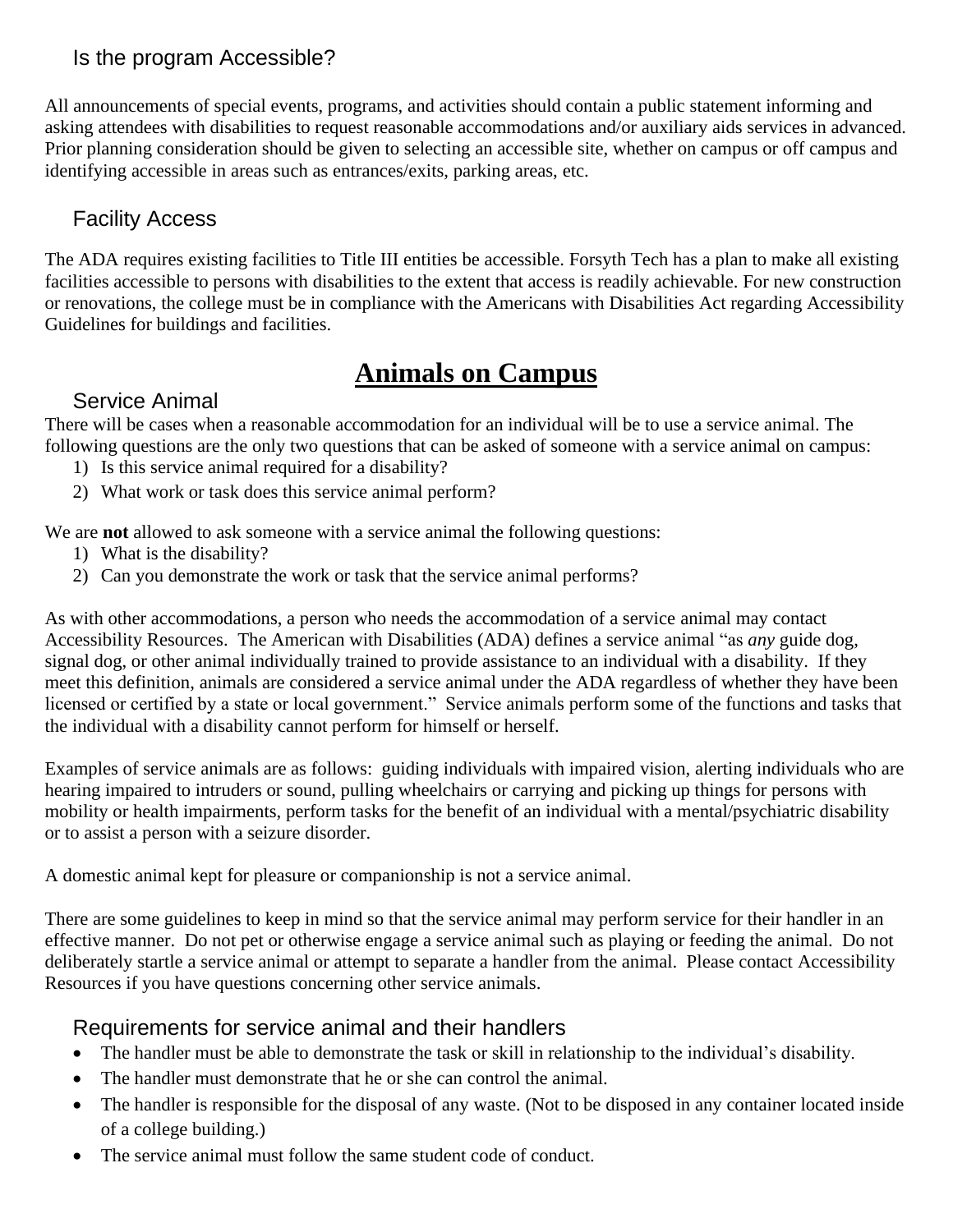A service animal is not a pet. A service animal may be excluded from campus or classrooms when the animal's behavior poses a direct threat to the health or safety of others. A service animal may be excluded if it becomes disruptive and fundamentally alters the nature of the class, performance, lecture, movie, etc. A service animal must follow the same student code of conduct as a student would follow.

Service dogs must be immunized for common diseases such as distemper, parvovirus, and rabies (North Carolina Law). Proof of current vaccinations may be on file with Accessibility Resources. The owner may opt not to provide the proof of current vaccinations. If the owner chooses not to provide proof of vaccinations and the animal causes bodily injury such as a scratch or bite, the Forsyth County Animal Control will be called and **Sec. 6-27 report and confinement of animals biting persons or showing symptoms of rabies will be followed.** (a) Every animal which has bitten any person or which shows symptoms of rabies shall be confined immediately and shall be promptly reported to the animal control department, and thereupon shall be securely quarantined, at the direction of the animal control department, for two hundred forty (240) hours commencing from the time of the bite, and shall not be released from such quarantine except by written permission from the animal control department or the public health director. (b) It shall be unlawful for any person to fail to report as soon as possible that an animal has bitten a person. It shall be unlawful for any person to fail to inform the animal control department of the whereabouts of an animal that has bitten a person, if the owner or keeper has given the animal away or in any way caused the animal to be taken from the owner's or keeper's premises. (c) If there is any evidence that an animal bite may have occurred, it shall be assumed by law that a bite did occur and quarantine procedures shall apply. (d) Every animal quarantined under this section shall be confined at the expense of its owner or keeper in a veterinary hospital or at the county animal shelter, if space is available; provided, however, that if an animal control officer determines that the owner or keeper of an animal which must be quarantined has adequate confinement facilities upon his or her own premises, the animal control officer may authorize the animal to be confined on such premises upon proof of current vaccination against rabies. The animal control officer may not authorize the animal to be confined on its owner's or keeper's premises unless the premises contains a secure enclosure or a fenced-in area in the yard and the fenced-in area has no entrances or exits that are not locked. If the animal is confined on its owner's or keeper's premises, an animal control officer shall revisit the premises for inspection purposes on approximately the seventh day of the confinement period. If the owner or keeper fails to provide continuous quarantine of the animal on his or her premises as instructed, the animal shall be removed by an animal control officer and quarantined at a veterinary hospital or at the county animal shelter. The owner or keeper shall agree in writing to the above conditions prior to the animal control officer authorizing confinement on the owner's or keeper's property. (e) In the case of stray animals whose ownership is not known, the supervised quarantine required by this section shall be at the county animal shelter or at a licensed veterinary hospital. (f) If rabies does not develop within the two hundred forty (240) hour quarantine period under this section, the animal may be released from quarantine to its owner with the written permission of the animal control department.

If the animal has been confined in the county animal shelter, upon reclaiming the animal, the owner or keeper shall pay a fee determined by resolution or ordinance of the board of county commissioners for each day of confinement to defray the cost of sheltering the animal. Fee rates shall be available for public inspection in the office of the clerk to the board of county commissioners and at the county animal shelter. If the animal has been confined at a veterinary hospital, upon reclaiming the animal, the owner or keeper shall pay the board fee determined and charged by the veterinary hospital.

[Forsyth County Codes of Ordinance for Animals](http://library.municode.com/index.aspx?clientId=10707) (open in new window)

[https://library.municode.com/nc/forsyth\\_county/codes/code\\_of\\_ordinances?nodeId=CH6AN](https://library.municode.com/nc/forsyth_county/codes/code_of_ordinances?nodeId=CH6AN)

#### Definitions and Examples:

<span id="page-23-0"></span>A service animal (dog or miniature horse) is trained to work or perform a specific service or task for the benefit of the student with a disability. The service or task may include but is not limited to alerting a person about a sound, guiding a person along the street, pressing an elevator button, retrieving items, alerting others or standing guard if the individual is experiencing a seizure, or reminding the individual to take his or her medication.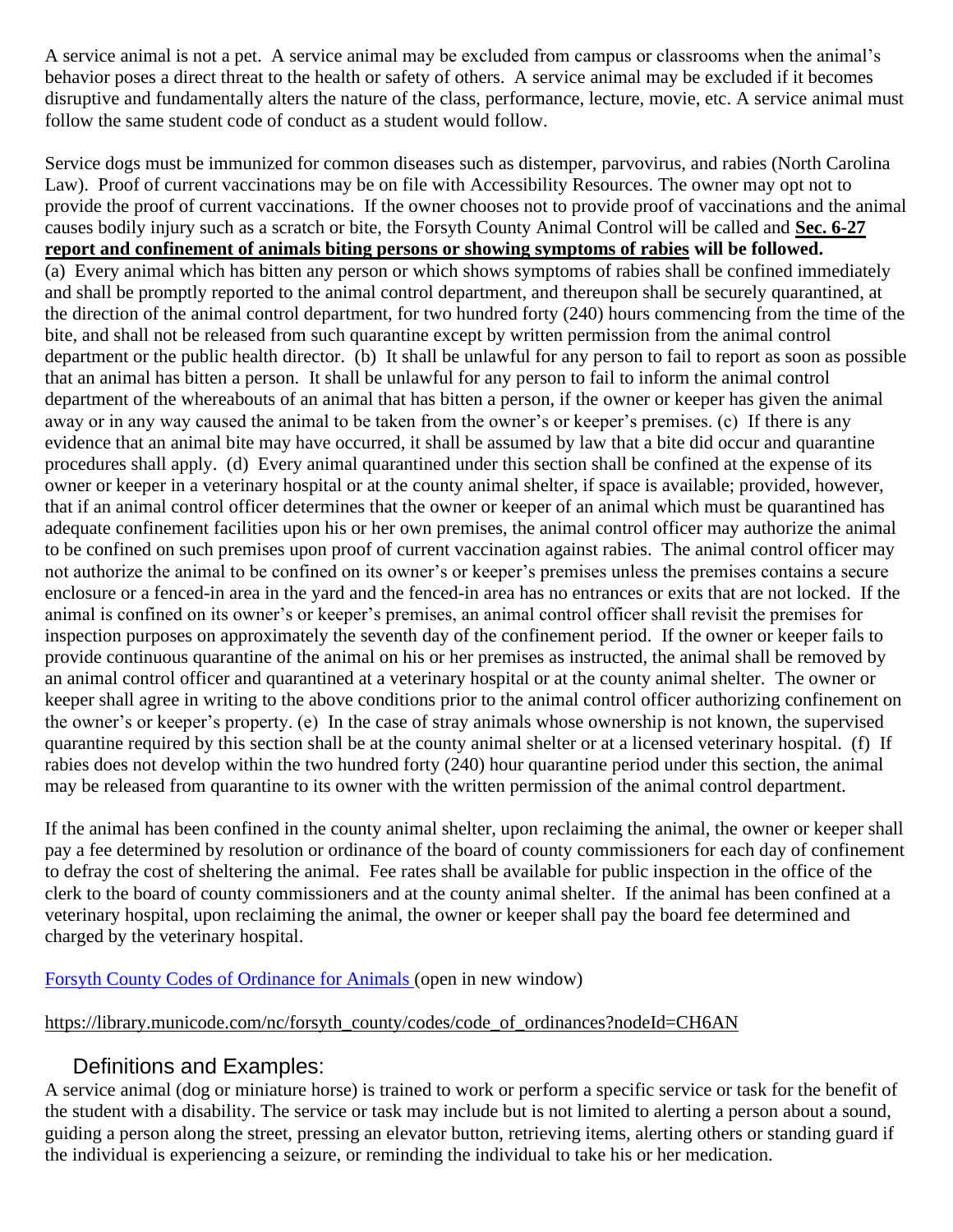An emotional support animal (could be any type of animal, fowl, reptile, etc.) is intended to provide support that will help alleviate a symptom or effect of the student's disability. For example, a student may feel less anxious while petting the animal or feel less lonely with the animal with them.

# **Evacuation Procedures for Students with Disabilities**

<span id="page-24-0"></span>It is important for students with disabilities to take responsibility for their own safety by participating in the mandatory practice drills. In order to ensure their safety, they take time to develop an emergency plan or a strategy in advance in each room that they will possibly be in daily. The Accessibility Resources Counselor(s) and Coordinator of Environmental Services are available to assist in developing an emergency plan. They can contact the Accessibility Resources Counselor(s) at (336) 734-7378 or (336) 734-7155 or [Email Accessibility](mailto:Email%20Disability%20Services)  [Resources\(](mailto:Email%20Disability%20Services)open in a new window) [disabilityservices@forsythtech.edu](mailto:disabilityservices@forsythtech.edu)

How they respond to an emergency depends on the type of emergency, the specific disability, the location on campus.

When evaluating specific needs in an emergency, it is important to think about evacuation needs (e.g., you use a wheelchair, a respirator, or have breathing or stamina difficulties).

#### <span id="page-24-1"></span>Students with Mobility Disabilities

Elevators provide access for students with mobility disabilities to classrooms throughout campus. However, during an emergency such as a fire or tornado, elevators can be very dangerous and often cease working. Furthermore, elevators have been known to break down and at times leave people with mobility disabilities stranded on upper floors. As a result, it is unlikely that you will be able to evacuate without the assistance of others.

**The evacuation of a person who uses a wheelchair is best left to emergency personnel with extensive training in evacuation procedures and the proper equipment.** Asking untrained individuals to assist in evacuation could lead to injury to yourself or the person assisting you.

## **Do not use elevators during a fire, fire alarm, or fire drill!**

All students should familiarize themselves with the **emergency maps** located near entrances, stairwells and elevators in all buildings. Know the fire evacuation routes for your area.

#### <span id="page-24-2"></span>Make a Plan

If you need assistance in making an evacuation plan, please contact Accessibility Resources Counselor(s) at (336) 734-7378 or (336) 734-7155 or [Email for Accessibility Resources](mailto:disabilityservices@forsythtech.edu) (open in new window) disabilityservices@forsythtech.edu. For every building in which you have class or work, learn the location or the area of refuge, which could include a stairway or an adjacent classroom/room with a fire rated door and walls, where you will await rescue during a fire.

A stairway must be large enough for you to sit without obstructing the flow of traffic as people exit the building via the stairway. Obstructing the flow of traffic could place you and others in danger. If using a stairway for an area of rescue is not feasible, therefore, this student would go to the stairwell that is closest to their classroom to the Area of Rescue Assistance and push the big red button. There is a panel downstairs that lights-up to tell the emergency personnel there is someone that is in need of rescue.

Also note any difficulty you might have opening the door and ask for assistance if necessary. In case of a tornado, you should locate an interior room or hallway without windows to wait for assistance.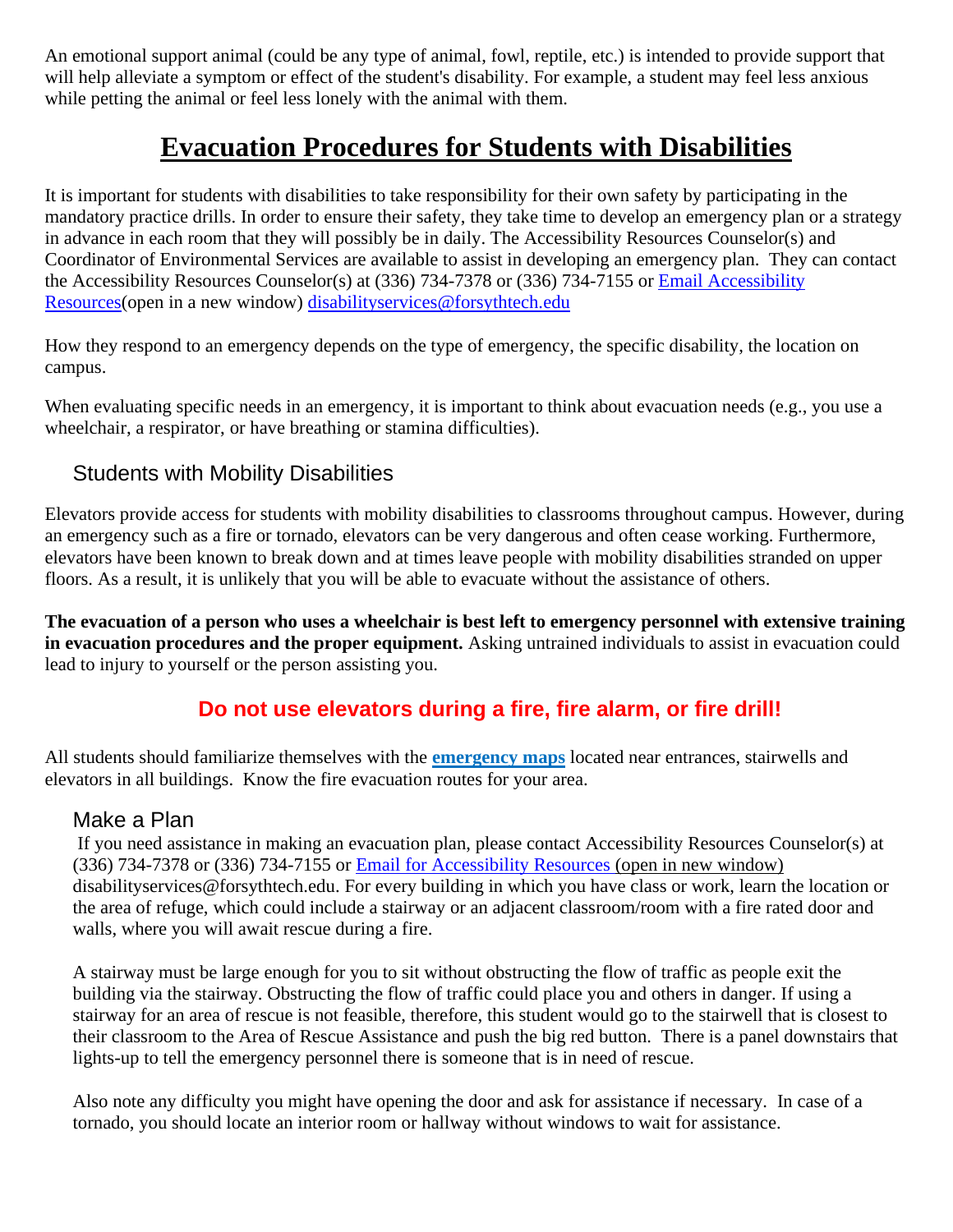As a student with a disability, it is important to take a responsibility for you own safety by participating in mandatory practice drills. The evaluation of a person who uses a wheelchair is best left to emergency personnel with extensive training in evacuation procedures and the proper equipment. Asking untrained individuals to assist in evacuation could lead to injury to yourself or the person assisting you. Please contact Accessibility Resources Counselor(s) at (336-734-7378 or 336-734-7155) or [Email for Accessibility Resources](mailto:Email%20for%20Disability%20Services) (open in new window) [disabilityservices@forsythtech.edu.](mailto:disabilityservices@forsythtech.edu)

#### Students with Seizure Disorders

<span id="page-25-0"></span>If you have a seizure disorder that is not controlled by medication and have seizures often, it is wise to alert your instructor to your condition and how you wish for them to respond should you have a seizure during class. Let them know what to expect if you were to have a seizure and steps to follow while waiting for emergency personnel. Emergency Services will be called for the student. The student has the right to refuse service once the emergency services have arrived on the scene. For additional information, you should refer your instructor to Accessibility Resources Counselor(s).

#### Students with Chronic Illnesses

<span id="page-25-1"></span>If you have a chronic illness, such as diabetes, which will require you to use items which may be hazardous to others (e.g. syringes), please contact the Coordinator of Environmental Services, at 734.7244. The Coordinator will provide you with information on how to safely dispose of these items.

#### Students that are Blind or have Low Vision

<span id="page-25-2"></span>As a student who may be blind or have low vision, you should develop a plan of action for emergency situations as well. An ideal time to develop this plan is at the start of each semester as you work with a mobility and orientation specialist to locate your classrooms. The following steps can help to ensure your safety in an emergency. First, identify the emergency exit(s) that is closest to your classroom or workspace. Second, determine if you will need assistance in the event of emergency. If you will require assistance, discuss your specific needs with your instructor or supervisor.

## Accessible Parking for Students with Disabilities

<span id="page-25-3"></span>Students needing to park in an accessible parking space on campus must obtain a state issued disabled license plate, placard, or disabled veteran's plate from the Division of Motor Vehicles (DMV). Forsyth Technical Community College does not grant temporary permits for accessible parking spaces to any student for any circumstance under state law. Accessible parking violators will be charged under North Carolina General Statute 20-37, punishment by a fine of \$250.

#### Wheelchair Accessibility

<span id="page-25-4"></span>The campus is accessible by wheelchair, as well as individual class buildings. In the event classrooms are not accessible, please contact Accessibility Resources immediately. All requests for accessible classroom space should be made to Accessibility Resources. As the campus grows and renovations occur, the College will be sensitive to the needs of students with wheelchairs and will strive to improve on wheelchair accessibility on the sidewalks, the entrances to buildings, and the location and functionality of elevators around the campus. Contact Accessibility Resources for further information or suggestions for campus improvement.

## College Sponsored Programs

<span id="page-25-5"></span>Any student needing reasonable accommodations to attend or participate in any college-sponsored activity or event should contact Accessibility Resources for assistance with arrangements at least four weeks in advance, so arrangements can be made.

#### Medical

<span id="page-25-6"></span>The College does not maintain a medical staff on campus or at its centers to administer to visitors, students, staff or faculty. Since all personnel and students reside off-campus, medical and dental care are an individual's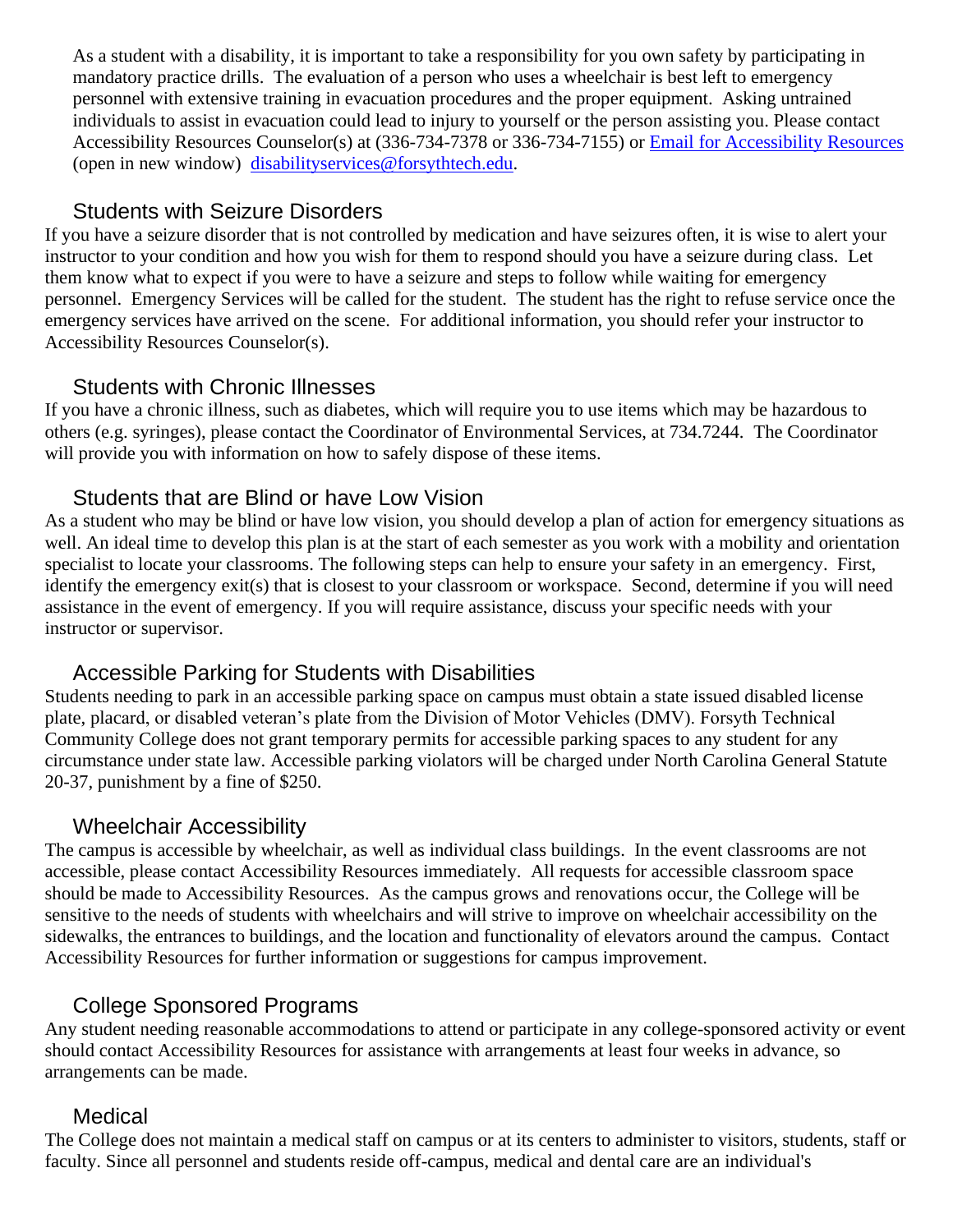responsibility. The College does not provide emergency treatment. If, however a student, faculty or staff member has a medical emergency on campus, immediately call the campus police at 7911 or dial 911.

# Forsyth Tech Bookstore Accommodations Procedures

<span id="page-26-0"></span>There are four accommodation options:

- 1) If a student is receiving any type of financial aid to purchase their books, they could give temporary power of attorney to someone that they trust to stand in the bookstore line and represent them to buy their books. The person that they give temporary power of attorney to would need their picture ID. If the student with disabilities is paying for the books themselves using cash, then the person does not need the temporary power of attorney.
- 2) A student with disabilities can order their books online using the bookstore website forsythtech.bncollege.com. They may use any credit or debit card, financial aid, or Barnes & Noble gift card as a form of payment. The student may pick up the order at the appropriate Forsyth Tech Bookstore location or have the materials shipped to their home.
- 3) A student with disabilities may bring their own medical device such as a wheelchair, a cane, a walker with wheels that has a seat attached to it for them to sit when needed.
- 4) A student with disabilities can come back during the financial aid period if they wish to not wait in line.

# <span id="page-26-1"></span>Informal Procedures for Resolving a Conflict

As outlined below students can consider using the identified organizational levels of administration or supervision to resolve their concerns. Students should talk with their instructor first to address a concern. If the concern persists, students should communicate with the following individuals in this order: The Department Chairperson, and the Dean for that division. It is encouraged that concerns and complaints be resolved in a respectful discussion at the most direct level. It is strongly recommended and expected that the student first discuss his/her complaint with the person against whom the complaint is being made. If circumstances of the complaint prevent the student from having this discussion, or if the complaint is not resolved, the student should discuss the complaint with the Department Chairperson, and then Dean for that division.

# **Grievance Policy for Accessibility Resources**

<span id="page-26-2"></span>At Forsyth Tech, we provide students reasonable accommodations when there is documentation of the disability. If a student feels his/her rights have been violated and/or does not agree with the decisions made by Accessibility Resources, they may appeal the decision. The student must put their grievance in writing asking for an appeal concerning the decisions made about accommodations they are asking for. Once the notice has been received, the Accessibility Resources Review Committee will be notified, and a meeting shall occur. The Accessibility Resources Review Committee consists of faculty/staff at Forsyth Tech in different areas of academia.

The Accessibility Resources Review Committee will review cases to formulate a proposed action regarding reasonable accommodations as it pertains to the student's disability, in view of the nature and extent of the disability, the student's compensatory skills, and course or program requirements.

At the close of the meeting, the committee will discuss all the issues pertaining to the case and will render a decision. The student will be notified in writing of the decision. If at that time the student still feels their rights have been violated, they may appeal the process.

The appeal will be heard under the following conditions within five business days of receipt of the confirmed appeal:

1. The student must submit a written statement explaining why they feel that they did not receive a fair hearing to the Vice President of Inclusive Excellence and Employee Care who will forward the statement of appeal to the committee chairperson. The chairperson may return the appeal to the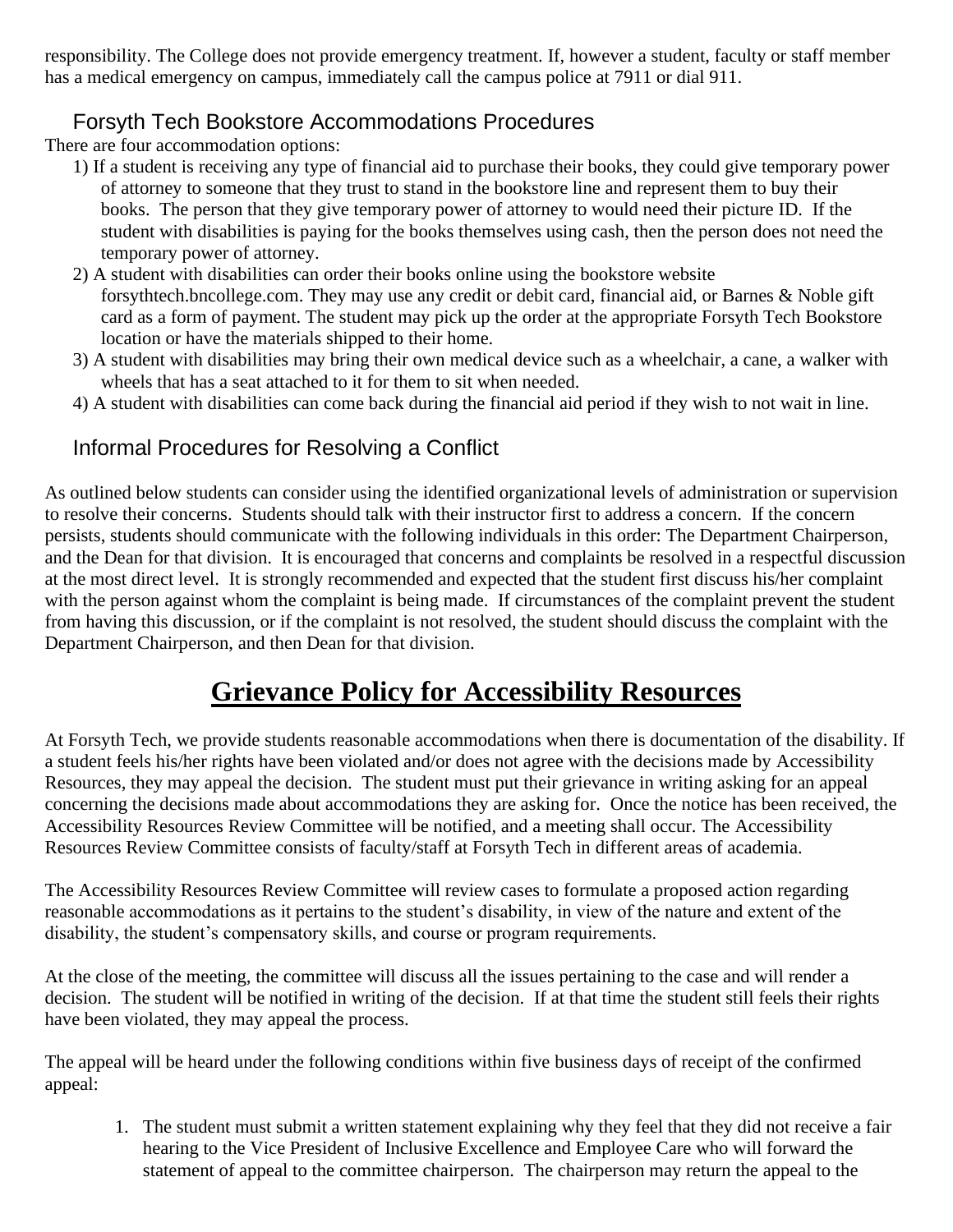student to clarify, provide additional information or to state reasons for the appeal. The chairperson may reject the appeal if policies and procedures have not been followed by the student or there is sound reason to reject the appeal.

- 2. The committee's review will focus primarily on whether or not due process was followed and secondarily on the appropriateness of the sanction not on the validity of existing policies of Forsyth Tech. The committee reserves the right to suggest to the Vice President of Inclusive Excellence and Employee Care that a current policy be examined for continued value to Forsyth Tech.
- 3. The committee will submit its recommendation to the Vice President of Inclusive Excellence and Employee Care, who will make a final decision and notify the parties involved.
- 4. Records of the proceedings of the Student Appeals Committee are available upon written request to the Vice President Inclusive Excellence and Employee Care.
- 5. The student must obtain special permission from the Provost/Chief Academic Officer to attend classes pending resolution of the case on appeal.

# <span id="page-27-0"></span>Office of Civil Rights (OCR)

The mission of the Office for Civil Rights (OCR) is to ensure equal access to education and to promote educational excellence throughout the nation through vigorous enforcement of civil rights.

An individual can contact the Office for Civil Rights to report any educational discrimination of the basis of race, sex, disability, etc. and request information on civil rights compliance programs, procedures for filing discrimination complaints, or access to civil rights regulatory and policy documents. The Office for Civil Rights is in Washington, DC. Information can be obtained by phone (1-800-421-3481), TTY (1-877-521-2172) or email the [Office of Civil Rights](mailto:ocr@ed.gov) (open in new window) ocr@edu.gov.

#### <span id="page-27-1"></span>**Confidentiality**

In accordance with the law, specific information regarding a student's disability will not be shared with a third party, including faculty, without the student's expressed permission to do so. Please discuss accommodations in a private setting. If an email needs to be sent to the student regarding accommodations, the only other party, which should be copied on the email, is the Accessibility Resources counselors (if needed).

NOTE: The student has the right not to disclose specific information regarding his/her disability to his/her instructor. However, the Accessibility Resources staff encourage students to do so where appropriate. Information disclosed to the faculty by the student or Accessibility Resources staff should not be disclosed to any other individual without approval by the student. **At no time is the student with a disability to be identified within the classroom or outside of class in front of others**.

# **Technical Standards**

#### <span id="page-27-3"></span><span id="page-27-2"></span>What are Technical Standards?

- The nonacademic standards, skills and performance requirements of an educational program as related to a job in that field of study
- Required of *every student*
- Examples: physical, cognitive and behavior standards
- Necessary for satisfactory completion of all aspects of the curriculum and development of professional attributes for graduation
- Think about it this way: What would make it impossible for you to complete the program?